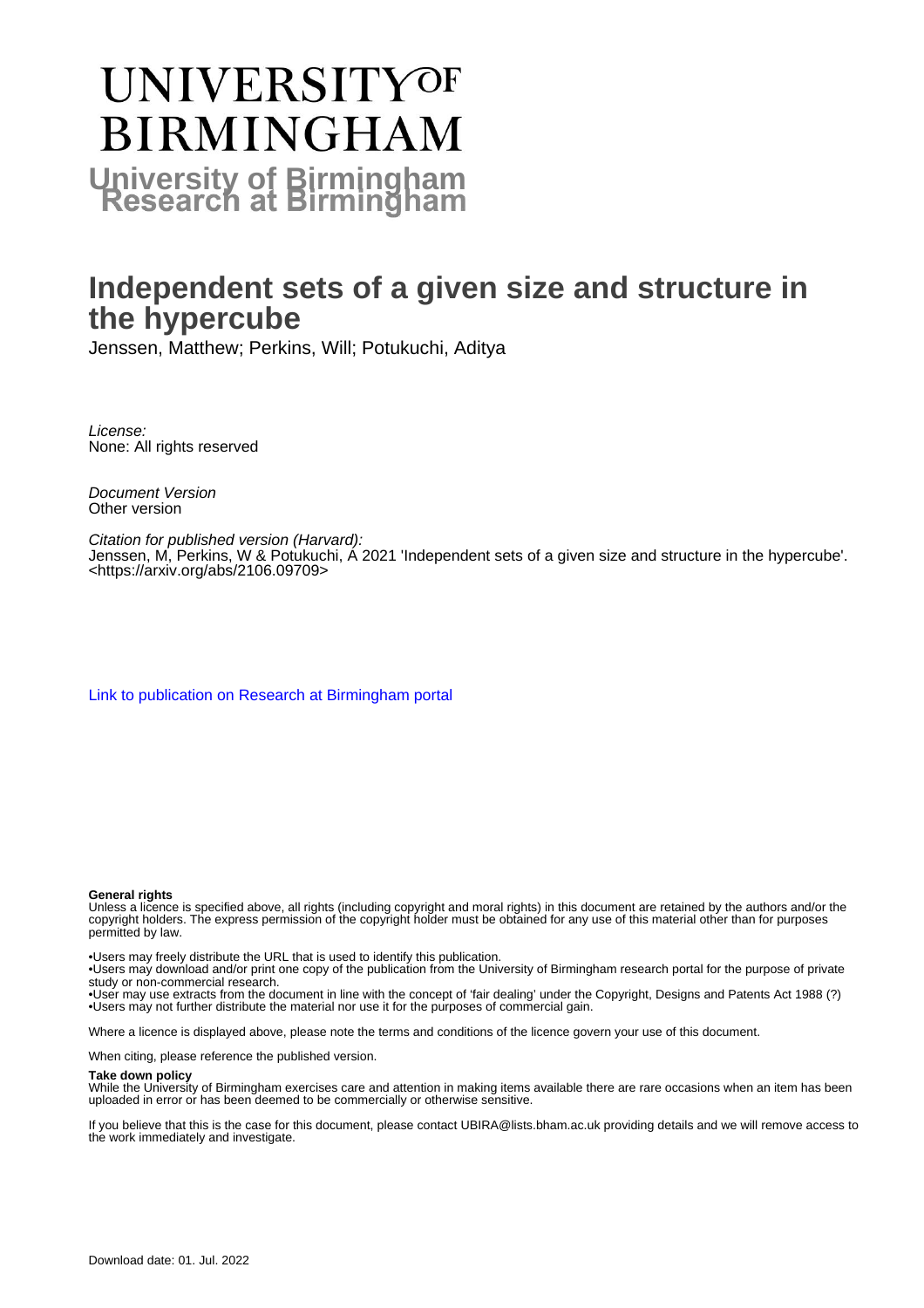### INDEPENDENT SETS OF A GIVEN SIZE AND STRUCTURE IN THE HYPERCUBE

MATTHEW JENSSEN, WILL PERKINS, AND ADITYA POTUKUCHI

ABSTRACT. We determine the asymptotics of the number of independent sets of size  $\lfloor \beta 2^{d-1} \rfloor$ in the discrete hypercube  $Q_d = \{0,1\}^d$  for any fixed  $\beta \in [0,1]$  as  $d \to \infty$ , extending a result of Galvin for  $\beta \in [1-1/\sqrt{2}, 1]$ . Moreover, we prove a multivariate local central limit theorem for structural features of independent sets in  $Q_d$  drawn according to the hard core model at any fixed fugacity  $\lambda > 0$ . In proving these results we develop several general tools for performing combinatorial enumeration using polymer models and the cluster expansion from statistical physics along with local central limit theorems.

#### 1. INTRODUCTION

Let  $Q_d$  be the discrete hypercube: the graph with vertex set  $\{0,1\}^d$  where two vectors are joined by an edge if they differ in exactly one coordinate. An independent set is a set of vertices that contains no edge. Let  $\mathcal{I}(Q_d)$  be the set of independent sets of  $Q_d$  and let  $i(Q_d) = |\mathcal{I}(Q_d)|$  be the number of independent sets of the hypercube. The vertices of  $Q_d$  can be divided into two sets, those whose coordinates sum to an even number and those whose coordinates sum to an odd number. With this partition,  $Q_d$  is a bipartite graph. We let  $N := 2^{d-1}$  be the number of even (or odd) vertices of  $Q_d$ . A trivial lower bound on  $i(Q_d)$  is  $2\cdot 2^N - 1$  obtained by considering independent sets of only even or only odd vertices. A better lower bound is obtained by considering independent sets with an arbitrary (but constant) number of 'defect' vertices on one side of the bipartition. This increases the lower bound by a factor  $\sqrt{e}$ . Korshunov and Sapozhenko showed that this gives the correct asymptotics for  $i(Q_d)$  as  $d \to \infty$  [\[16\]](#page-19-0).

<span id="page-1-0"></span>**Theorem 1** (Korshunov and Sapozhenko). As  $d \to \infty$ ,

$$
i(Q_d) = (2\sqrt{e} + o(1))2^N.
$$

Galvin later studied weighted independent sets in the hypercube. For  $\lambda \geq 0$ , define the independence polynomial of  $Q_d$ ,

$$
Z_{Q_d}(\lambda) = \sum_{I \in \mathcal{I}(Q_d)} \lambda^{|I|}.
$$

Taking  $\lambda = 1$  recovers  $i(Q_d)$ . In what follows we will drop  $Q_d$  from the notation, writing  $Z(\lambda)$  and I for  $Z_{Q_d}(\lambda)$  and  $\mathcal{I}(Q_d)$ .

The polynomial  $Z(\lambda)$  is also the partition function of the hard-core model on  $Q_d$ , the probability distribution  $\mu_{\lambda}$  on I defined by  $\mu_{\lambda}(I) = \lambda^{|I|}/Z(\lambda)$ . By generalizing Sapozhenko's alternative proof of Theorem [1](#page-1-0) in [\[20\]](#page-20-0), Galvin found the asymptotics for  $Z(\lambda)$  for  $\lambda >$  $\sqrt{2} - 1$  [\[10\]](#page-19-1) (as well as the asymptotics of log  $Z(\lambda)$  for  $\lambda = \Omega(\log d/d^{1/3}))$ .

*Date*: June 18, 2021.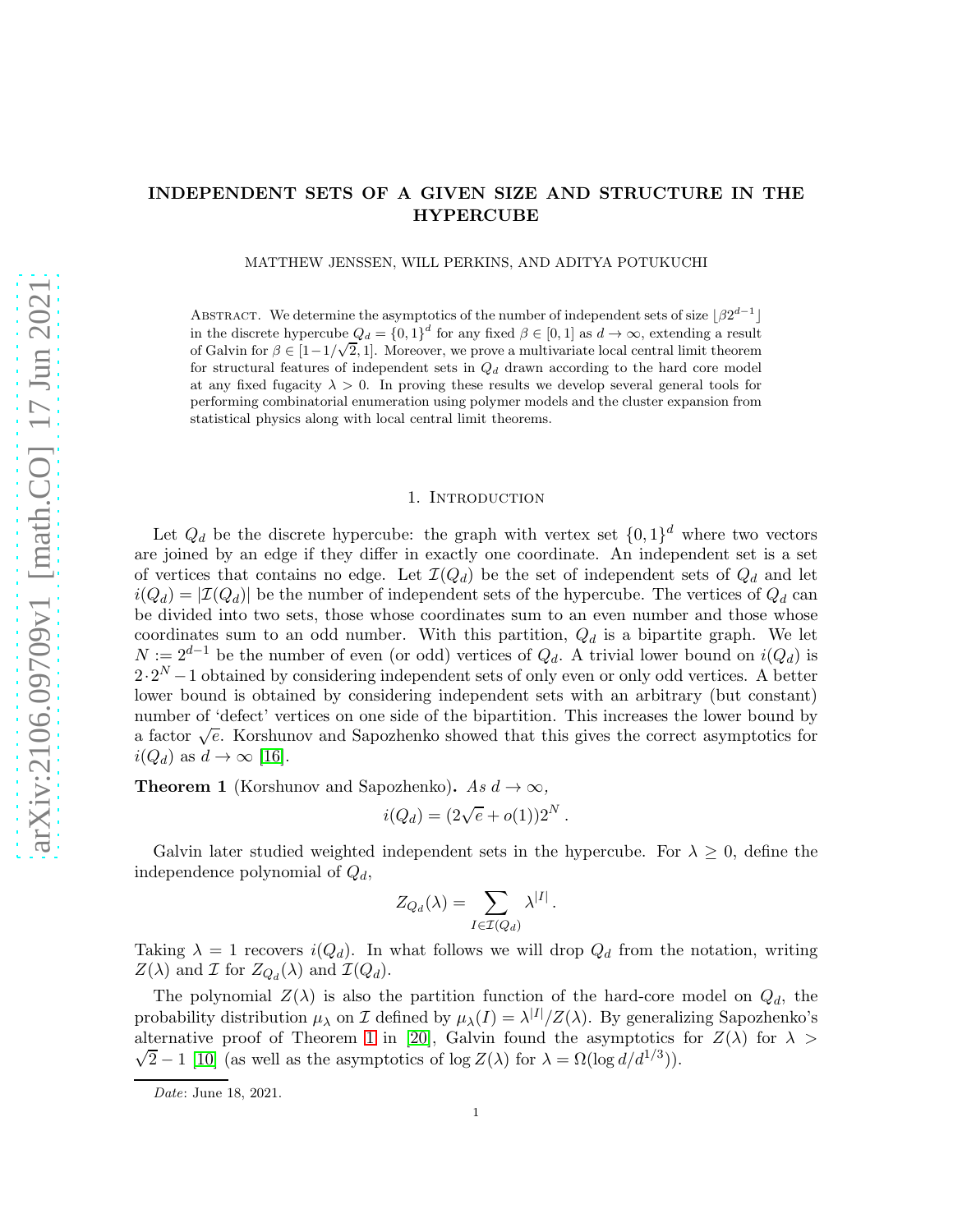<span id="page-2-0"></span>**Theorem 2** (Galvin). For  $\lambda > \sqrt{2} - 1$ ,

$$
Z(\lambda) = (2 + o(1))(1 + \lambda)^N \exp\left[\lambda N \left(\frac{1}{1 + \lambda}\right)^d\right]
$$

as  $d \to \infty$ .

Analogously to Theorem [1,](#page-1-0) the trivial lower bound for  $Z(\lambda)$  is  $2(1 + \lambda)^N - 1$ , and the asymptotic formula in Theorem [2](#page-2-0) includes the contribution from independent sets with a constant number of defect vertices, captured by the exponential factor.

Galvin also studied the typical structure of the defect vertices under the probability distribution  $\mu_{\lambda}$ . Formally, given an independent set  $I \in \mathcal{I}$ , if  $|I \cap \mathcal{O}| \leq |I \cap \mathcal{E}|$ , we refer to the elements of  $I \cap \mathcal{O}$  as the *defect* vertices of I (otherwise we say that  $I \cap \mathcal{E}$  is the set of defect vertices). A natural way to describe the structure of a set  $S \subset \mathcal{O}, \mathcal{E}$  is to describe the graph  $Q_d^2[S]$  where  $Q_d^2$  denotes the square of  $Q_d$ . Given an independent set I with defect vertices S, we refer to the connected components of  $Q_d^2[S]$  as the *defects* of I. Galvin showed that for  $\lambda > \sqrt{2} - 1$ , all but a vanishing fraction of  $Z(\lambda)$  comes from independent sets defects of size at most 1.

Recently, the first two authors found the asymptotics of  $Z(\lambda)$  for all fixed  $\lambda > 0$  [\[15\]](#page-19-2). The asymptotic formula takes into account defects of arbitrary, but constant size. The smaller  $\lambda$ is, the larger the size of defects that must be considered.

<span id="page-2-2"></span>**Theorem 3** (Jenssen and Perkins). There is a sequence of polynomials  $R_i(d, \lambda)$ ,  $j \in \mathbb{N}$ , such that for any fixed  $t \geq 1$  and  $\lambda > 2^{1/t} - 1$ ,

$$
Z(\lambda) = (2 + o(1))(1 + \lambda)^N \exp\left[N\sum_{j=1}^{t-1} R_j(d, \lambda)(1 + \lambda)^{-dj}\right]
$$

as  $d \to \infty$ . Moreover the coefficients of the polynomial  $R_j$  can be computed in time  $e^{O(j \log j)}$ .

In particular,  $R_1 = \lambda$ , recovering the formula in Theorem [2.](#page-2-0)

Given these results it is natural to ask for the asymptotics of  $i_m(Q_d)$ , the number of independent sets of size m in  $Q_d$ . There is a trivial lower bound of  $i_m(Q_d) \geq 2{N \choose m}$ , obtained by considering independent sets composed entirely of even or odd vertices, but depending on how large m is, we may need to take into account independent sets of size m with defects up to a given size.

Galvin [\[11\]](#page-19-3) gave the asymptotics of  $i_m(Q_d)$  in the range for which almost all independent sets of size m contain defects of size at most 1.

<span id="page-2-3"></span>**Theorem 4** (Galvin). Fix  $\beta \in (1 - 1/\sqrt{2}, 1)$  and let  $\lambda = \frac{\beta}{1 - 1}$  $rac{\beta}{1-\beta}$ . Then

<span id="page-2-1"></span>(1) 
$$
i_{\lfloor \beta N \rfloor}(Q_d) = (2 + o(1)) \binom{N}{\lfloor \beta N \rfloor} \exp \left[ \lambda N \left( \frac{1}{1 + \lambda} \right)^d \right].
$$

as  $d \to \infty$ .

Note that the asymptotic formula [\(1\)](#page-2-1) consists of the trivial lower bound  $2\binom{N}{\lfloor \beta N \rfloor}$  multiplied by the same exponential correction factor in the asymptotic formula for  $Z(\lambda)$  in the range  $\lambda > \sqrt{2} - 1.$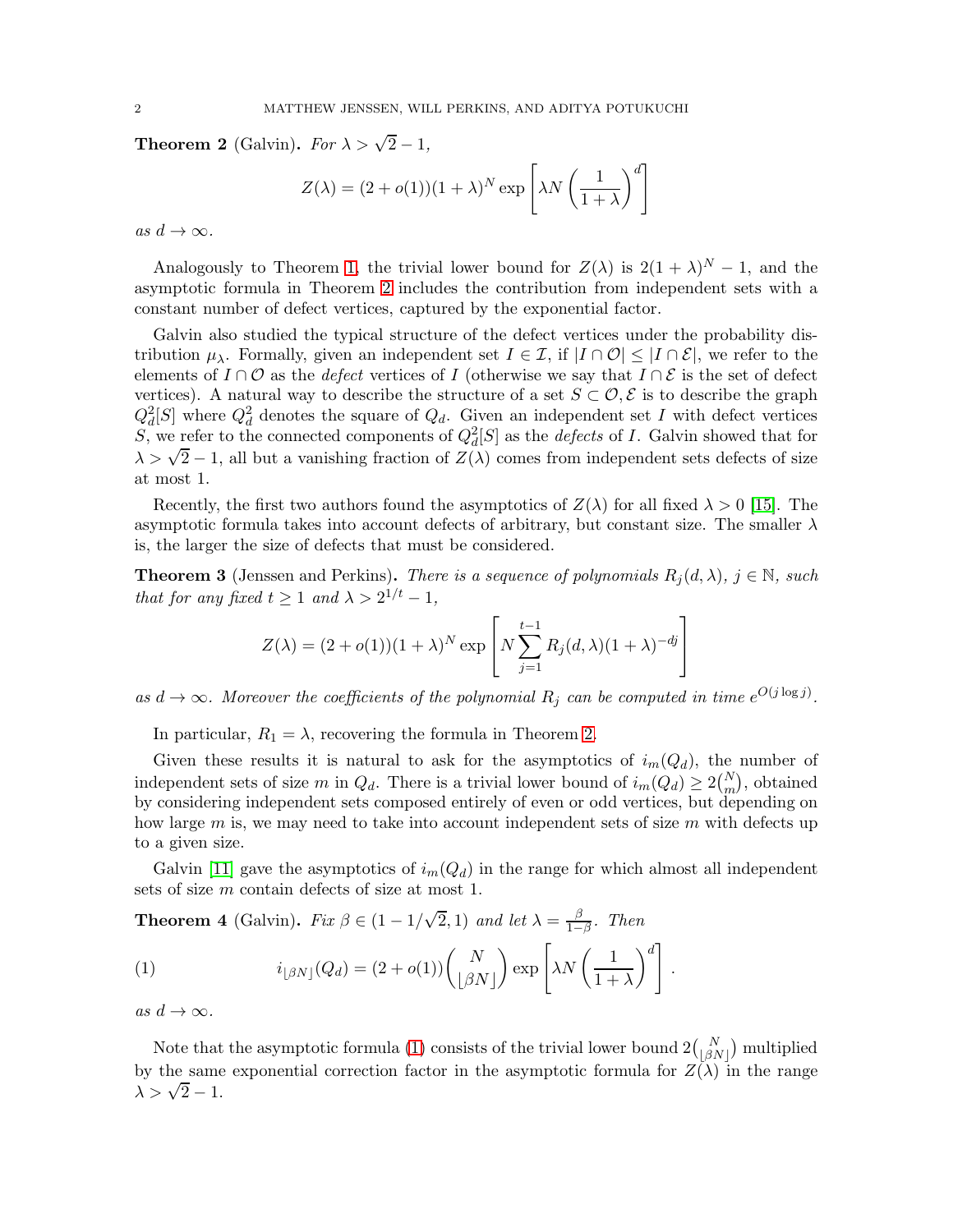We show that a similar, but more complicated, formula holds for all  $\beta > 0$ . In particular, the formula for  $\beta < 1 - 1/\sqrt{2}$  is not simply the trivial bound multiplied by the appropriate exponential correction factor from Theorem [3.](#page-2-2) We explain below where the extra complexity arises.

<span id="page-3-0"></span>**Theorem 5.** There is a sequence of rational functions  $P_i(d, \beta)$ ,  $j \in \mathbb{N}$ , such that so that for any fixed  $t \geq 1$  and  $\beta \in (1 - 2^{-1/t}, 1],$ 

(2) 
$$
i_{\lfloor \beta N \rfloor}(Q_d) = (2 + o(1)) \binom{N}{\lfloor \beta N \rfloor} \exp \left[ N \sum_{j=1}^{t-1} P_j(d, \beta) \cdot (1 - \beta)^{jd} \right]
$$

as  $d \to \infty$ . Moreover the coefficients of  $P_j$  can be computed in time  $e^{O(j \log j)}$ .

For small values of j the functions  $P_j$  can be computed by hand. For example,  $P_1 = \frac{\beta}{1-\beta}$  $\frac{\beta}{1-\beta}$ , and taking  $t = 2$  in Theorem [5](#page-3-0) recovers Galvin's Theorem [4.](#page-2-3) A more involved calculation carried out in Section [3](#page-10-0) yields

$$
P_2 = \frac{2(\beta - 1)^3 \beta - d(d - 1)(\beta - 2)\beta^3}{4(1 - \beta)^4} - \frac{\beta(1 - d\beta)^2}{2(1 - \beta)^3}.
$$

By Theorem [5](#page-3-0) this gives an explicit asymptotic formula for  $i_{\lfloor \beta N \rfloor}(Q_d)$  for  $\beta > 1 - 2^{-1/3}$ :

$$
i_{\lfloor\beta N\rfloor}(Q_d)\sim 2\binom{N}{\lfloor\beta N\rfloor}\exp\left[N\frac{\beta}{1-\beta}(1-\beta)^d+N\left(\frac{2(\beta-1)^3\beta-d(d-1)(\beta-2)\beta^3}{4(1-\beta)^4}-\frac{\beta(1-d\beta)^2}{2(1-\beta)^3}\right)(1-\beta)^{2d}\right].
$$

In principle, one can continue to compute  $P_3, P_4, \ldots$  and obtain explicit asymptotics for any fixed  $\beta$ . More generally, the results of [\[15\]](#page-19-2) and of this paper hold for much smaller  $\lambda$  and β, tending to 0 as  $d \to \infty$ , as long as  $\lambda \ge C \log d/d^{1/3}$  and  $\beta > C \log d/d^{1/3}$  for an absolute constant C. In this case, however, the asymptotic formulas in Theorem [3](#page-2-2) and Theorem [5](#page-3-0) become series with a number of terms that grows with d. These series can be used to give an algorithm to approximate  $Z(\lambda)$  and  $i_{\lfloor \beta N \rfloor}(Q_d)$  up to a  $(1+\varepsilon)$  multiplicative factor in time polynomial in  $1/\varepsilon$  and N (an FPTAS in the language of approximate counting; see e.g. [\[14\]](#page-19-4) for such an algorithm for independent sets in expander graphs). This raises a philosophical question of what it means to determine the asymptotics of a sequence  $f(d)$  as  $d \rightarrow \infty$ . To evaluate a closed-form expression involving, say, exponentials or logarithms, might also involve truncating a power series, and so in a sense an algorithmic definition is natural. We do not pursue this further here and instead stick with  $\beta$  constant.

The proof of Theorem [5](#page-3-0) makes use of the following simple yet useful identity. Let  $\mathcal{I}_m =$  ${I \in \mathcal{I} : |I| = m}$  so that  $i_m(Q_d) = |\mathcal{I}_m|$ . For  $m \in \mathbb{N}$  and  $\lambda > 0$ ,

<span id="page-3-1"></span>(3) 
$$
i_m(Q_d) = \frac{Z(\lambda)}{\lambda^m} \mu_\lambda(\mathcal{I}_m).
$$

In fact this formula holds for any graph, not just  $Q_d$ . To use [\(3\)](#page-3-1) along with Theorem [3](#page-2-2) to derive asymptotics for  $i_m(Q_d)$ , we must compute the asymptotics of  $\mu_\lambda(\mathcal{I}_m)$ . The feasibility of doing this depends very much on m and the choice of  $\lambda$ . By choosing  $\lambda$  so that the expected size of an independent set drawn from  $\mu_{\lambda}$  is approximately m, we can compute the asymptotics of  $\mu_{\lambda}(\mathcal{I}_m)$  using a local central limit theorem. In practice, we do not work with the hard-core model directly, but with an approximating measure derived from a polymer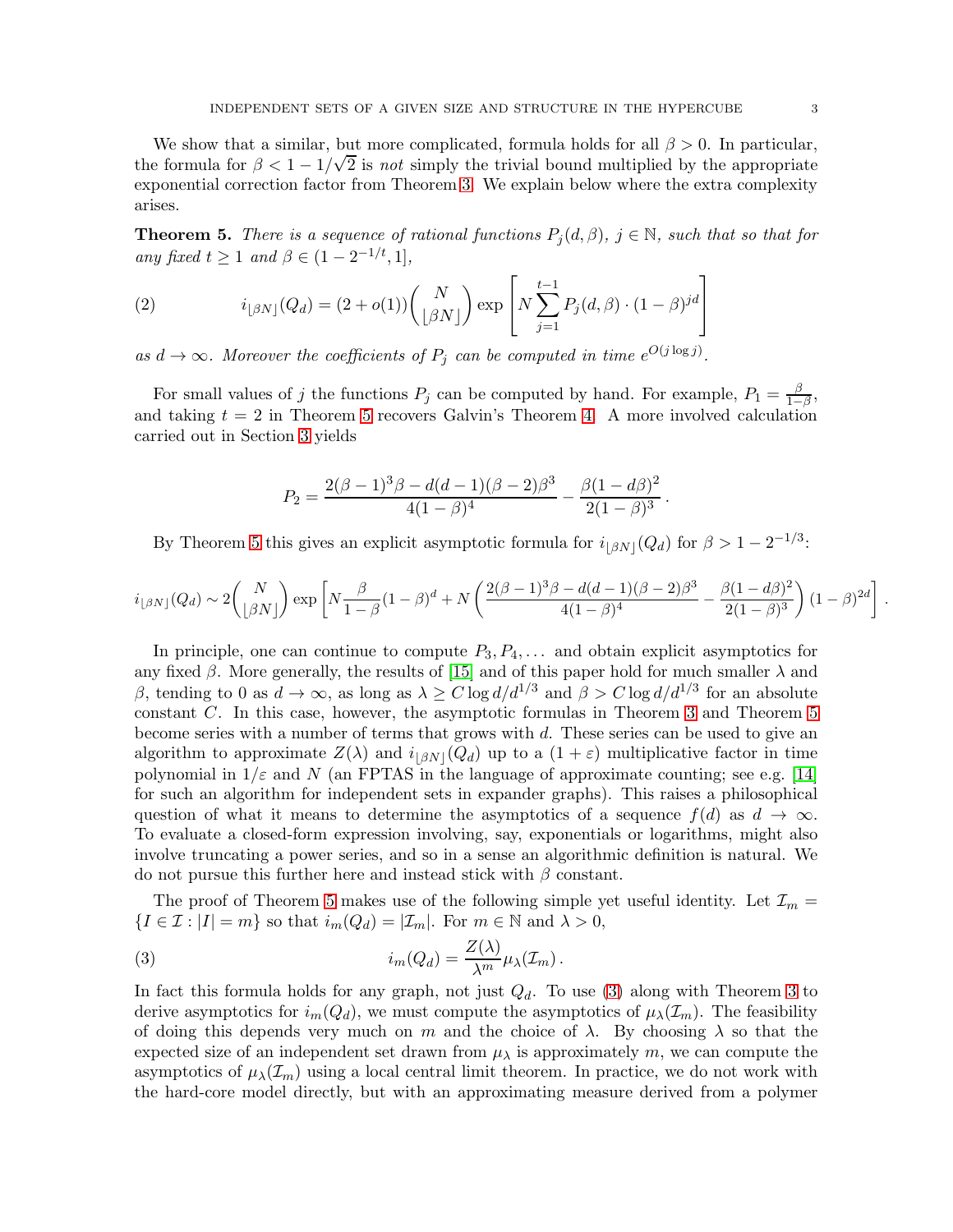model which describes the distribution on defects in an independent set from the hard-core model (see Section [2\)](#page-5-0). This polymer model was introduced in [\[15\]](#page-19-2).

In the next theorem we give an expansion in  $(1 - \beta)^d$  for a value of the fugacity  $\lambda$  for which the expected size is close to  $|\beta N|$ . By expanding the formula [\(5\)](#page-4-0) below and combining this with [\(4\)](#page-4-1) we obtain Theorem [5.](#page-3-0)

<span id="page-4-2"></span>**Theorem 6.** There exists a sequence of rational functions  $B_i(d, \beta)$ ,  $j \in \mathbb{N}$ , such that the coefficients of  $B_j$  can be computed in time  $e^{O(j \log j)}$  and the following holds. Fix  $\beta \in (0,1)$ and let  $t \geq 1$  be such that  $\beta > 1 - 2^{-1/t}$ . Then with

<span id="page-4-1"></span>(4) 
$$
\lambda_{\beta} = \frac{\beta}{1-\beta} + \sum_{j=1}^{t-1} B_j(d, \beta) \cdot (1-\beta)^{jd}
$$

we have

<span id="page-4-0"></span>(5) 
$$
i_{\lfloor \beta N \rfloor}(Q_d) = \frac{1 + o(1)}{\sqrt{2\pi N\beta(1-\beta)}} \frac{Z(\lambda_\beta)}{\lambda_\beta^{\lfloor \beta N \rfloor}}
$$

as  $d \rightarrow \infty$ . Moreover,

$$
\left|\mathbb{E}_{\lambda_{\beta}}|\mathbf{I}| - \lfloor \beta N \rfloor\right| = o(N^{1/2}).
$$

In [\[15\]](#page-19-2) the authors prove a multivariate central limit theorem for the number of defects of different types in the polymer model. In Section [4,](#page-15-0) we establish a multivariate local central limit theorem for this polymer model which allows us to refine Theorems [5](#page-3-0) and [6](#page-4-2) further still. Given a defect S, we define the *type* of S to be the isomorphism class of the graph  $Q_d^2[S]$ . For a given defect type  $T$ , we let  $X_T$  be the random variable that counts the number of defects of type T in a sample from the hard-core model on  $Q_d$ . We let  $m_T = \mathbb{E}_{\lambda} X_T$ . For  $t \in \mathbb{N}$  we let  $\mathcal{T}_t$  denote the set of types with at most t vertices.

Given a subset  $\mathcal{T}' \subseteq \mathcal{T}_t$  and vector of non-negative integers  $\mathbf{x} = (x_T)_{T \in \mathcal{T}'}$ , let  $i_{m,\mathbf{x}}(Q_d)$ denote the number of independent sets in  $Q_d$  of size m with exactly  $x_T$  defects of type T for all  $T \in \mathcal{T}'$ .

<span id="page-4-3"></span>**Theorem 7.** Fix  $\beta \in (0,1)$  and let  $\lambda = \lambda_{\beta}$  be as in Theorem [6.](#page-4-2) Let  $\mathcal{T}_1$  be the set of defect types T such that  $m_T \to \rho_T$  for some constant  $\rho_T > 0$  as  $d \to \infty$  and  $\mathcal{T}_2$  the set of defect types T so that  $m_T \to \infty$ . Let  $\{k_T\}_{T \in \mathcal{T}_1}$  be a collection of fixed non-negative integers and let  ${k_T}_{T \in \mathcal{T}_2}$  be such that  $k_T = \lfloor m_T + s_T \rfloor$  where  $|s_T| = O(\sqrt{m_T})$  for all  $T \in \mathcal{T}_2$ . Let  $\mathbf{x} = (k_T)_{T \in \mathcal{T}_1 \cup \mathcal{T}_2}$ . Then

(6) 
$$
i_{\lfloor \beta N \rfloor, \mathbf{x}}(Q_d) = \frac{1 + o(1)}{\sqrt{2\pi N\beta(1-\beta)}} \frac{Z(\lambda_\beta)}{\lambda_\beta^{\lfloor \beta N \rfloor}} \prod_{T \in \mathcal{T}_1} \frac{\rho_T^{k_T} e^{-\rho_T}}{(k_T)!} \prod_{T \in \mathcal{T}_2} \frac{e^{-\frac{s_T^2}{2m_T}}}{\sqrt{2\pi m_T}}
$$

as  $d \to \infty$ .

This formula matches that of [\(5\)](#page-4-0) with additional factors corresponding to Poisson probabilities (for  $T \in \mathcal{T}_1$ ) and local central limit theorem probabilities (for  $T \in \mathcal{T}_2$ ).

1.1. Methods: maximum entropy, statistical mechanics, and local central limit theorems. The methods we use here combine several different probabilistic tools, including abstract polymer models and the cluster expansion, large deviations, and local central limit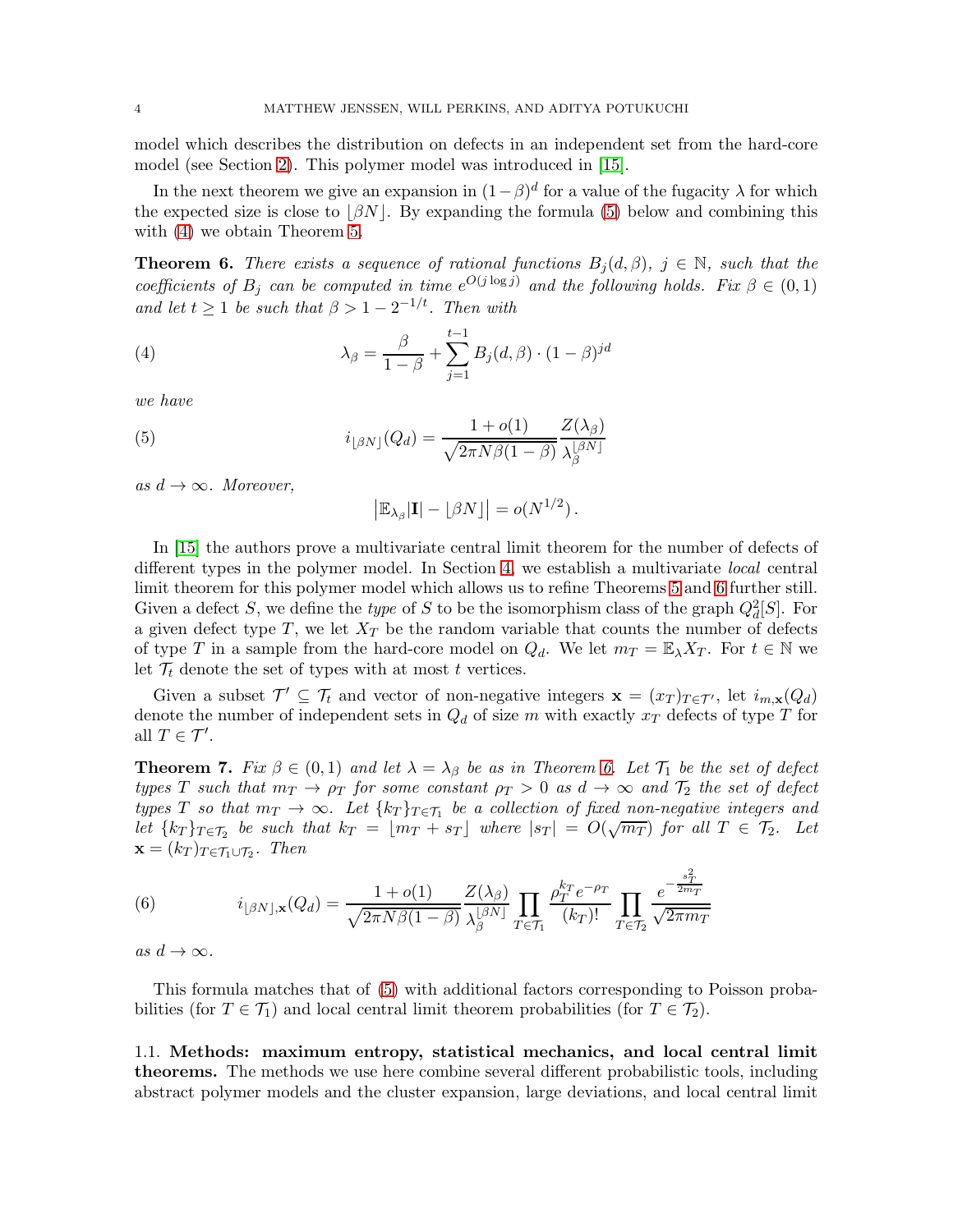theorems. Counting independent sets in the hypercube is a canonical combinatorial enumeration problem and so we hope this provides a template for using this combination of tools in many other combinatorial problems.

There is a long history of using local central limit theorems in combinatorics, with many examples in analytic combinatorics and the study of integer partitions (see e.g. [\[19,](#page-19-5) [7,](#page-19-6) [18,](#page-19-7) [17\]](#page-19-8)) as well as the enumeration of contingency tables [\[4\]](#page-19-9) and graphs with prescribed degree sequences (e.g.  $[5, 12]$  $[5, 12]$ ).

Here we show that local central limit theorems work very well in combination with two tools from statistical physics, polymer models and the cluster expansion, which have been used recently in combinatorial enumeration [\[15,](#page-19-2) [2,](#page-19-12) [13\]](#page-19-13).

The connection between these methods starts with a general approach to counting via probability and the principle of maximum entropy which is laid out explicitly by Barvinok and Hartigan in [\[3\]](#page-19-14) (and later discussed in [\[17\]](#page-19-8)), but appears implicitly in other enumerations methods, such as the circle method (see [\[12\]](#page-19-11) for an explanation of these connections). The main idea is that to count a subset of objects defined by a number of constraints, one considers the maximum entropy distribution on the larger set that satisfies the constraints in expectation. The size of the subset can then be expressed as the exponential of the entropy of this distribution times the probability that a random object drawn from this distribution satisfies the constraints. In the example of enumerating integer partitions, these maximum entropy distributions take the form of sequences of independent geometric random variables with different means [\[9,](#page-19-15) [1\]](#page-19-16), and asymptotic enumeration can be accomplished by solving a convex optimization problem to find these means and then proving a local central limit theorem for linear combinations of independent geometric random variables [\[19,](#page-19-5) [7,](#page-19-6) [18,](#page-19-7) [17\]](#page-19-8).

This approach naturally leads to considering statistical physics models. For example, the maximum entropy distribution over independent sets in a graph with a given mean size is the hard-core model. The entropy of the hard-core model is the log partition function minus the expected size of an independent set:  $H(\mu_{\lambda}) = \log Z(\lambda) - \log \lambda \cdot \mathbb{E}_{\mu}[\mathbf{I}]$ , and so the enumeration problem for independent sets of a given size reduces to computing  $\log Z$  and computing  $\mu_\lambda(\mathcal{I}_k)$ (via, say, a local central limit theorem) as described above.

The complication is that the quantities of interest (say, the size of an independent set from the hard-core model) can no longer be written as the sum of independent random variables. When interactions are weak enough (or density small enough) correlations between vertices decay exponentially in distance and methods like the cluster expansion can be used to prove both central limit theorems and local central limit theorem. This type of result is closely related to the concept of equivalence of ensembles between the grand canonical ensemble (fixed mean energy) and the canonical ensemble (fixed energy). For instance, Dobrushin and Tirozzi showed that for spin models with finite-range interactions on  $\mathbb{Z}^d$ , a central limit theorem implies a local central limit theorem [\[8\]](#page-19-17) (see also [\[6\]](#page-19-18) for an extension to long-range interactions).

<span id="page-5-0"></span>What we do here is prove local central limit theorems conditioned on a phase in the strong interaction, phase coexistence regime.

#### 2. The even and odd polymer models

Let  $\mathcal{E} \subset V(Q_d)$  be the set of even vertices of the hypercube, those whose coordinates sum to an even number, and let  $\mathcal{O} \subset V(Q_d)$  be the odd vertices. Note that  $Q_d$  is a bipartite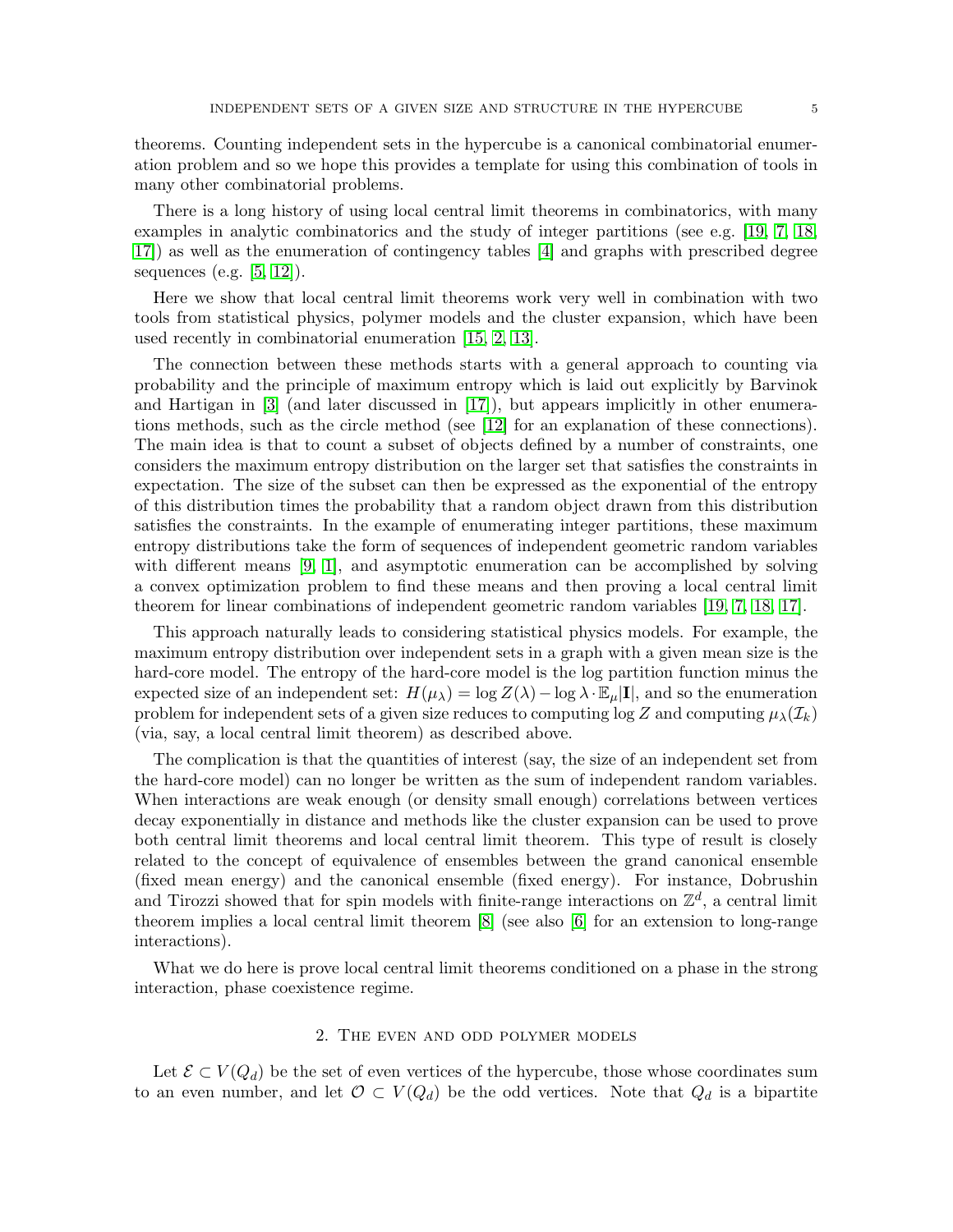graph with bipartition  $(\mathcal{E}, \mathcal{O})$  and that  $|\mathcal{E}| = |\mathcal{O}| = N := 2^{d-1}$ . A key insight of [\[15\]](#page-19-2) is that, for  $\lambda$  not too small, the hardcore measure  $\mu_{Q_d,\lambda}$  can be closely approximated by a random perturbation of a random subset of either  $\mathcal O$  or  $\mathcal E$ . The random perturbation takes the form of a polymer model with convergent cluster expansion, two notions that we introduce now.

For a set  $S \subseteq \mathcal{O}$  (and analogously for  $S \subseteq \mathcal{E}$ ), let |S| denote the number of vertices of S,  $N(S)$  be the set of neighbors of S, and  $[S] = \{v \in \mathcal{O} : N(v) \subseteq N(S)\}\$ the bipartite closure of S. We call a set  $S \subseteq \mathcal{O}$  an *odd polymer* if (i) the subgraph of  $Q_d$  induced by the vertex set  $S \cup N(S)$  is connected and (ii)  $|[S]| \leq 2^{d-2}$ . We let  $\mathcal{P}_{\mathcal{O}}$  denote the set of all odd polymers. The *weight* of an odd polymer S is

<span id="page-6-1"></span>(7) 
$$
w(S) = \frac{\lambda^{|S|}}{(1+\lambda)^{|N(S)|}}.
$$

We say that two odd polymers  $S_1, S_2$  are *compatible*, and write  $S_1 \sim S_2$ , if the graph distance between  $S_1, S_2$  is  $Q_d$  is  $> 2$ . We let  $\Omega_{\mathcal{O}}$  denote the set of all collections of mutually compatible odd polymers and define the following Gibbs measure on  $\Omega_{\mathcal{O}}$ : for  $\Gamma \in \Omega_{\mathcal{O}}$ ,

$$
\nu_{\mathcal{O}}(\Gamma) = \frac{\prod_{S \in \Gamma} w(S)}{\Xi_{\mathcal{O}}} \quad \text{where} \quad \Xi_{\mathcal{O}} = \sum_{\Gamma \in \Omega_{\mathcal{O}}} \prod_{S \in \Gamma} w(S)
$$

is the odd polymer model partition function. Using  $\nu_{\mathcal{O}}(\Gamma)$  we define a measure  $\mu_{\mathcal{O},\lambda}$  on independent sets in  $Q_d$  via the following two-step process:

- (1) Choose a polymer configuration  $\Gamma \in \Omega_{\mathcal{O}}$  from  $\nu_{\mathcal{O}}$  and assign all vertices of  $\cup_{S \in \Gamma} S$  to be occupied.
- (2) For each vertex v in  $\mathcal E$  that is not blocked by an occupied vertex in  $\mathcal O$ , include v in the independent set independently with probability  $\frac{\lambda}{1+\lambda}$ .

We write  $Z_{\mathcal{O}}(\lambda) = (1 + \lambda)^N \Xi_{\mathcal{O}}$  for the independence polynomial of  $Q_d$  restricted to independent sets achievable in the odd polymer model; that is, those for which  $\mu_{\mathcal{O},\lambda}$  assigns positive probability.

We think of Step 1 as a perturbation of the 'ground state' measure that simply selects a  $\lambda/(1+\lambda)$ -random and independent subset of  $\mathcal E$ . The polymer configuration chosen in Step 1 will be typically small and so this process typically returns an independent set that is highly unbalanced with the majority of vertices even. We define even polymers, the even polymer model partition function  $\Xi_{\mathcal{E}}$ , and measures  $\nu_{\mathcal{E}}, \mu_{\mathcal{E},\lambda}$  analogously. It was shown in [\[15\]](#page-19-2) that for  $\lambda > C \log d/d^{1/3}$ , the hard core measure  $\mu_{Q_d,\lambda}$  can be closely approximated by the mixture 1  $\frac{1}{2}\mu_{\mathcal{O},\lambda}+\frac{1}{2}$  $rac{1}{2}\mu_{\mathcal{E},\lambda}$ .

<span id="page-6-0"></span>**Theorem 8** ([\[15\]](#page-19-2)). For  $\lambda \ge C \log d/d^{1/3}$ , we have

(8) 
$$
|\log Z(\lambda) - \log [2Z_{\mathcal{O}}(\lambda)]| = O\left(\exp(-N/d^4)\right).
$$

Moreover, letting  $\hat{\mu}_{\lambda} = \frac{1}{2}$  $\frac{1}{2}\mu_{\mathcal{O},\lambda}+\frac{1}{2}$  $\frac{1}{2}\mu_{\mathcal{E},\lambda}$ , we have

$$
\|\mu_{\lambda}-\hat{\mu}_{\lambda}\|_{TV}=O\left(\exp(-N/d^4)\right).
$$

Finally, with probability at least  $1-O(\exp(-N/d^4))$  any defect vertices of I drawn from  $\mu_{\mathcal{O},\lambda}$ are on the odd side of the bipartition; that is, the defects are the polymers of the polymer configuration.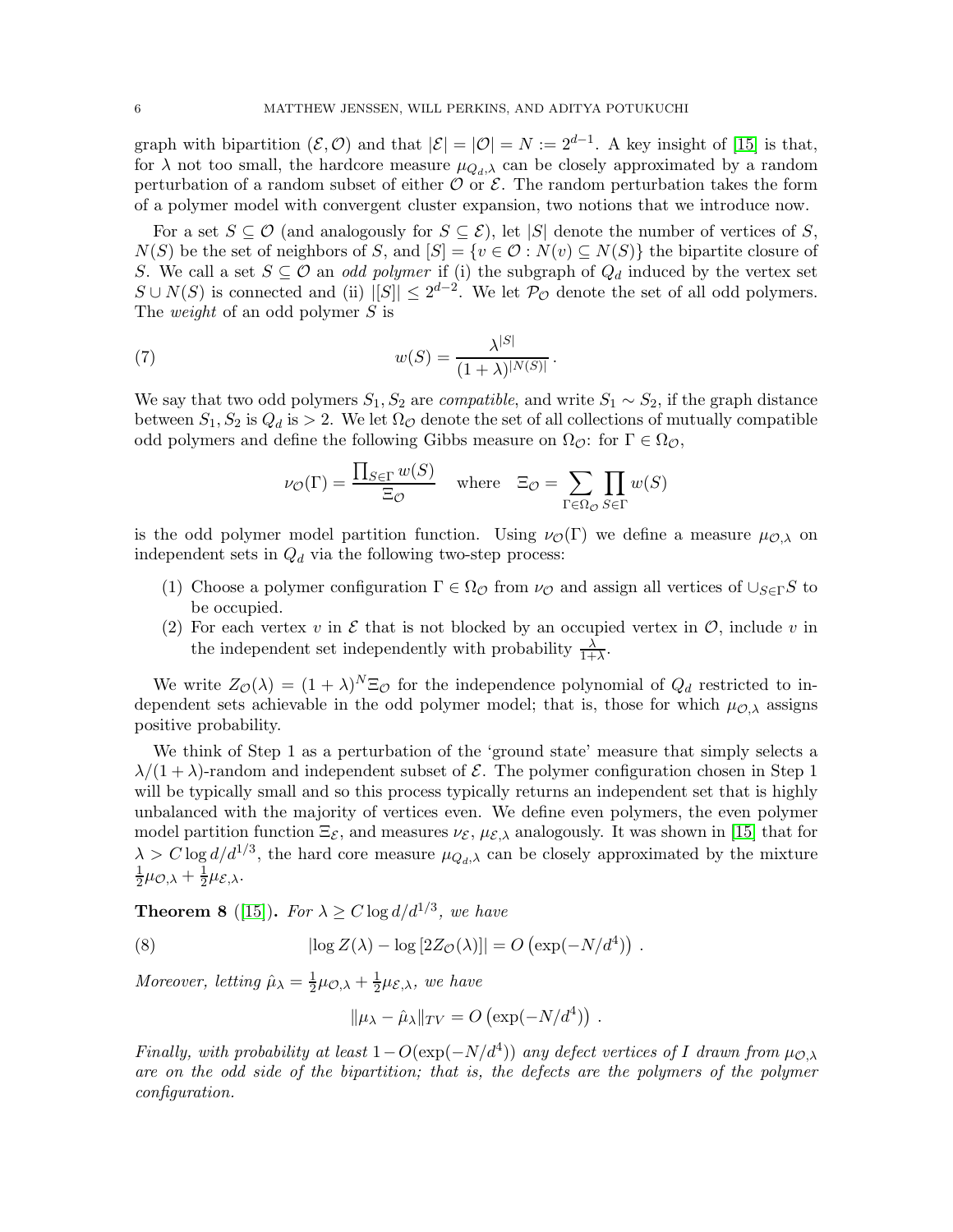The power of this result stems from the fact that the even and odd polymer models admit convergent cluster expansions allowing for a detailed understanding of the measures  $\mu_{\mathcal{O},\lambda}, \mu_{\mathcal{E},\lambda}$ . Let us now introduce the cluster expansion formally.

For a tuple  $\Gamma$  of odd polymers, the *incompatibility graph*,  $H(\Gamma)$ , is the graph with vertex set  $\Gamma$  and an edge between any two incompatible polymers. An odd *cluster*  $\Gamma$  is an ordered tuple of even polymers so that  $H(\Gamma)$  is connected. The size of a cluster  $\Gamma$  is  $\|\Gamma\| = \sum_{S \in \Gamma} |S|$ . Let C be the set of all odd clusters. For a cluster  $\Gamma$  we define

$$
w(\Gamma) = \phi(H(\Gamma)) \prod_{S \in \Gamma} w(S),
$$

where  $\phi(H)$  is the Ursell function of a graph H, defined by

(9) 
$$
\phi(H) = \frac{1}{|V(H)|!} \sum_{\substack{A \subseteq E(H) \\ \text{spanning, connected}}} (-1)^{|A|}.
$$

The cluster expansion is the formal infinite series

<span id="page-7-1"></span>(10) 
$$
\log \Xi_{\mathcal{O}} = \sum_{\Gamma \in \mathcal{C}} w(\Gamma).
$$

We define the cluster expansion of  $\log \Xi_{\mathcal{E}}$  analogously and note that by symmetry the expansions are identical.

In light of Theorem [8,](#page-6-0) throughout this section will we assume that  $\lambda \geq C \log d/d^{1/3}$ . The following is result from [\[15\]](#page-19-2) shows that for  $\lambda$  not too small the cluster expansion converges we have good tail bounds on the expansion and the terms of the cluster expansion can be efficiently computed. Throughout the paper we say that a polynomial is computable in time  $t$ , if its coefficients can be computed in time  $t$ .

<span id="page-7-0"></span>**Theorem 9.** For fixed  $k \geq 0$ ,

$$
\sum_{\substack{\Gamma \in \mathcal{C} \\ \|\Gamma\| \ge k}} |w(\Gamma)| = O\left(\frac{2^d \lambda^k d^{2(k-1)}}{(1+\lambda)^{dk}}\right)
$$

and

<span id="page-7-2"></span>(11) 
$$
\sum_{\substack{\Gamma \in \mathcal{C} \\ \|\Gamma\| = k}} w(\Gamma) = N \cdot R_k(\lambda, d) (1 + \lambda)^{-kd}
$$

where  $R_k$  is a polynomial in d and  $\lambda$  of degree at most 2k in d and of degree at most  $3k^2$  in  $\lambda$ . Moreover  $R_k$  is computable in time  $e^{O(k \log k)}$ . In particular,

$$
\log \Xi_{\mathcal{O}} = N \sum_{j=1}^{k} R_j(\lambda, d) (1 + \lambda)^{-jd} + O\left(\frac{2^d \lambda^{k+1} d^{2k}}{(1 + \lambda)^{d(k+1)}}\right).
$$

We note that Theorem [3](#page-2-2) follows in [\[15\]](#page-19-2) from Theorems [8](#page-6-0) and [9.](#page-7-0)

It will also be useful to record the following slightly strengthened tail bound on the cluster expansion. The following lemma is essentially contained in [\[15\]](#page-19-2), though it does not appear explicitly and so we provide the details.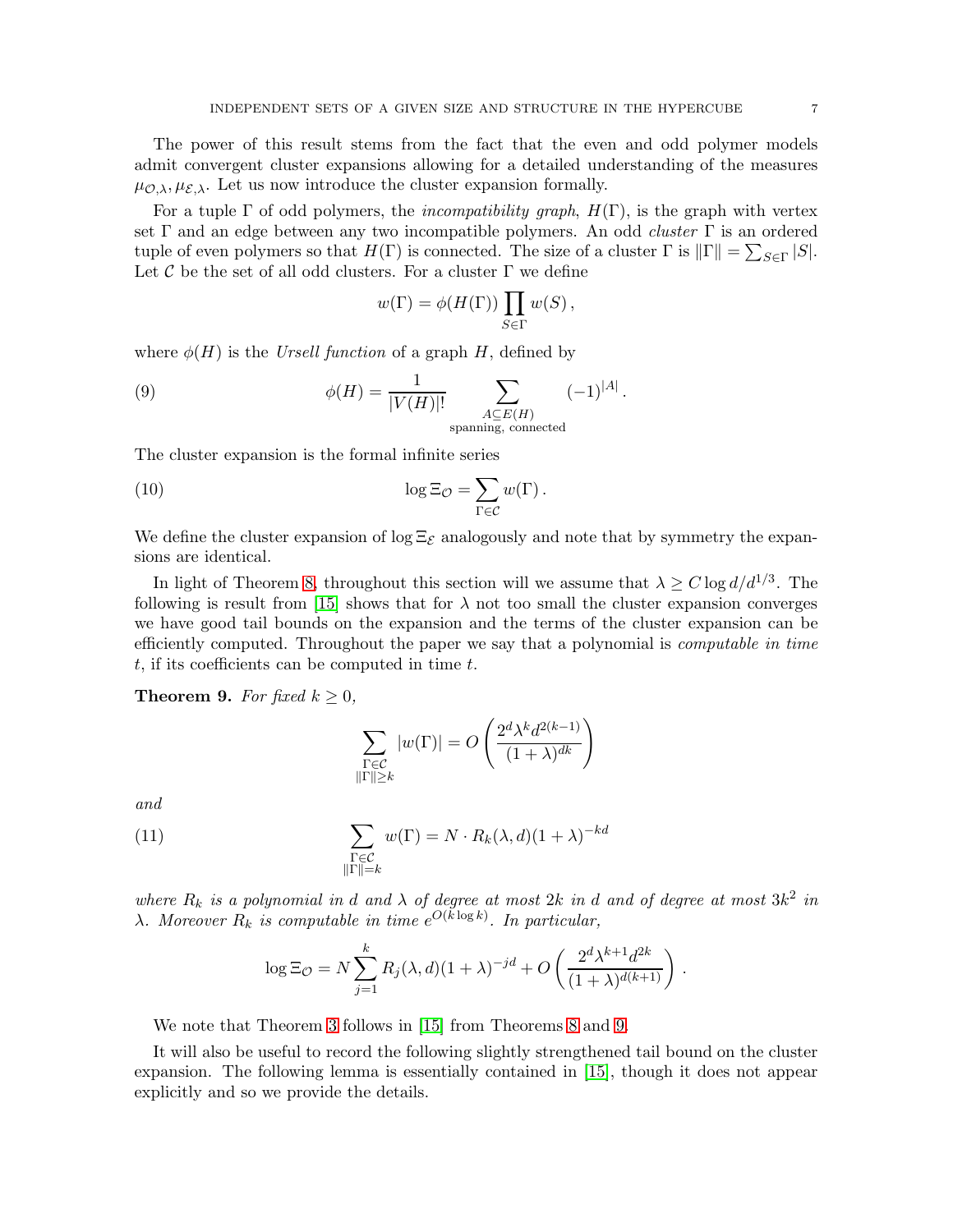<span id="page-8-0"></span>Lemma 10. For  $t, \ell \geq 1$  fixed,

$$
\sum_{\substack{\Gamma \in \mathcal{C} \\ \|\Gamma\| \ge t}} |w(\Gamma)| \|\Gamma\|^{\ell} = O\left(\frac{2^d \lambda^t d^{2(t-1)}}{(1+\lambda)^{dt}}\right).
$$

Proof. In [\[15\]](#page-19-2) (see Lemma 15) it is shown that

$$
\sum_{\Gamma \in \mathcal{C}} |w(\Gamma)| e^{\gamma(d, \|\Gamma\|)} \le 2^{d-1} d^{-3/2},
$$

where

$$
\gamma(d,k) = \begin{cases} \log(1+\lambda)(dk - 3k^2) - 7k \log d & \text{if } k \le \frac{d}{10} \\ \frac{d \log(1+\lambda)k}{20} & \text{if } \frac{d}{10} < k \le d^4 \\ \frac{k}{d^{3/2}} & \text{if } k > d^4 \end{cases}
$$

Since  $e^{\gamma(d,k)/2} \geq k^{\ell}$  for all k and d sufficiently large, it follows that

$$
\sum_{\Gamma \in \mathcal{C}} |w(\Gamma)| \|\Gamma\|^{\ell} e^{\gamma(d, \|\Gamma\|)/2} = O(2^d d^{-3/2}).
$$

Keeping only terms in the above inequality corresponding to clusters of size  $\geq k$  we have

$$
\sum_{\substack{\Gamma \in \mathcal{C} \\ \|\Gamma\| \ge k}} |w(\Gamma)| \|\Gamma\|^{\ell} \le O(2^{d-1} d^{-3/2} e^{-\gamma(d,k)/2}).
$$

With  $t \geq 0$  fixed we have by the above and Theorem [9](#page-7-0) that

$$
\sum_{\substack{\Gamma \in \mathcal{C} \\ \|\Gamma\| \ge t}} |w(\Gamma)| \|\Gamma\|^{\ell} = \sum_{\substack{\Gamma \in \mathcal{C} \\ t \le \|\Gamma\| < 3t}} |w(\Gamma)| \|\Gamma\|^{\ell} + \sum_{\substack{\Gamma \in \mathcal{C} \\ \|\Gamma\| \ge 3t}} |w(\Gamma)| \|\Gamma\|^{\ell}
$$
\n
$$
= O\left(\frac{2^d \lambda^t d^{2(t-1)}}{(1+\lambda)^{dt}}\right) + O\left(\frac{2^d d^{11t}}{(1+\lambda)^{3dt/2}}\right)
$$
\n
$$
= O\left(\frac{2^d \lambda^t d^{2(t-1)}}{(1+\lambda)^{dt}}\right).
$$

 $\Box$ 

Let  $\Gamma$  be a collection of compatible polymers sampled according to  $\nu_{\mathcal{O}}$  (the polymer measure at Step 1 in the definition of  $\mu_{\mathcal{O},\lambda}$ . We will use the above lemma to show that  $\|\Gamma\|$  and  $|N(\Gamma)|$ obey a central limit theorem. Formally, we say a sequence of random variables  $(X_d)$  obeys a central limit theorem if  $(X_d - \mathbb{E}X_d)/\sqrt{\text{var}(X_d)}$  converges to  $N(0, 1)$  in distribution as  $d \to \infty$ . To prove this we will make use of a connection between the cluster expansion and cumulant generating functions.

Recall the cumulant generating function of a random variable X, is  $h_t(X) = \log \mathbb{E}e^{tX}$ . The  $\ell$ th *cumulant* of X is defined by taking derivatives of  $h_t(X)$  and evaluating at 0:

$$
\kappa_{\ell}(X) = \frac{\partial^{\ell} h_t(X)}{\partial t^{\ell}}\Bigg|_{t=0}
$$

.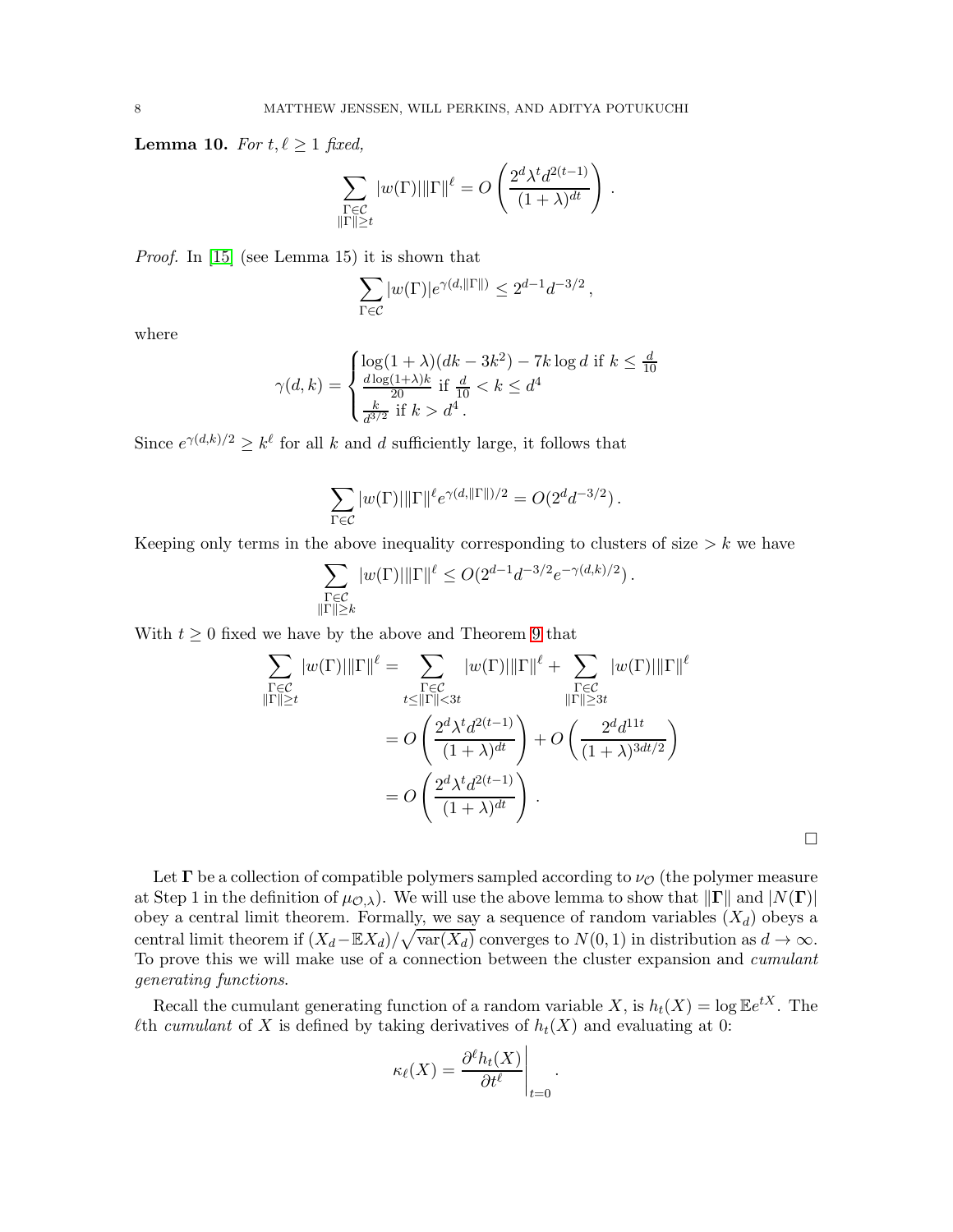In particular,  $\kappa_1(X) = \mathbb{E}(X)$  and  $\kappa_2(X) = \text{var}(X)$ . The cumulants of  $|N(\Gamma)|$  can be expressed in terms of the cluster expansion as follows. Consider the odd polymer model with modified weights  $w_t(S) = w(S)e^{t|N(S)|}$  for  $t > 0$  and let  $\Xi_t$  denote the corresponding partition function. We then have

$$
h_t(|N(\mathbf{\Gamma})|) = \log \Xi_t - \log \Xi_{\mathcal{O}}.
$$

Applying the cluster expansion to  $\log \Xi_t$ , taking derivatives and evaluating at  $t=0$  shows that

<span id="page-9-0"></span>(12) 
$$
\kappa_{\ell}(|N(\mathbf{\Gamma})|) = \sum_{\Gamma \in \mathcal{C}} w(\Gamma) |N(\Gamma)|^{\ell}.
$$

Similarly  $\kappa_{\ell}(\Vert\mathbf{\Gamma}\Vert) = \sum_{\Gamma \in \mathcal{C}} w(\Gamma) \Vert\Gamma\Vert^{\ell}$ .

<span id="page-9-2"></span>**Lemma 11.** Let  $\Gamma$  be a collection of compatible polymers sampled according to  $\nu_{\mathcal{O}}$ . Then  $\|\mathbf{\Gamma}\|$  and  $|N(\mathbf{\Gamma})|$  both obey a central limit theorem.

*Proof.* We show that  $|N(\mathbf{\Gamma})|$  obeys a central limit theorem and the proof for  $\|\mathbf{\Gamma}\|$  is identical. Let  $Z = (N(\Gamma) - E[N(\Gamma)]) / \sqrt{\text{var}(|N(\Gamma)|)}$ . We recall that to show that Z converges to  $N(0, 1)$  in distribution, it suffices to show that the cumulants of Z converge to the cumulants of a standard normal i.e. it suffices to show that  $\kappa_{\ell}(Z) \to 0$  for  $\ell \geq 3$ . Now for  $\ell \geq 3$ , by [\(12\)](#page-9-0) and Lemma [10,](#page-8-0)

$$
\kappa_{\ell}(|N(\mathbf{\Gamma})|) = \sum_{\Gamma \in \mathcal{C}} w(\Gamma) |N(\Gamma)|^{\ell} \leq d^{\ell} \sum_{\Gamma \in \mathcal{C}} w(\Gamma) \|\Gamma\|^{\ell} = O\left(\frac{2^{d} d^{\ell} \lambda}{(1 + \lambda)^{d}}\right).
$$

On the other hand, by Lemma [10](#page-8-0) again we have

$$
\kappa_2(|N(\Gamma)|) = \sum_{\Gamma \in \mathcal{C}} w(\Gamma)|N(\Gamma)|^2 \ge \sum_{\Gamma \in \mathcal{C}} w(\Gamma) \|\Gamma\|^2 = 2^{d-1} \frac{\lambda}{(1+\lambda)^d} + O\left(\frac{2^d \lambda^2 d^2}{(1+\lambda)^{2d}}\right).
$$

It follows that

$$
\kappa_{\ell}(Z) = \text{var}(|N(\mathbf{\Gamma})|)^{-\ell/2} \kappa_{\ell}(|N(\mathbf{\Gamma})|) \to 0
$$
 as desired.

Next we will use the cluster expansion to give bounds on  $\mathbb{E}_{\mathcal{O},\lambda}(|\mathbf{I}|)$ , the expected size of an independent set sampled according to  $\mu_{\mathcal{O},\lambda}$ . We begin by recording a useful expression for  $\mathbb{E}_{\mathcal{O},\lambda}(|\mathbf{I}|)$  in terms of the cluster expansion.

#### <span id="page-9-1"></span>Lemma 12.

$$
\mathbb{E}_{\mathcal{O},\lambda}(|\mathbf{I}|) = \frac{\lambda}{1+\lambda}N + \sum_{\Gamma \in \mathcal{C}} w(\Gamma) \left( \|\Gamma\| - \frac{\lambda}{1+\lambda} |N(\Gamma)| \right)
$$

*Proof.* Note that for an independent set I such that  $\mu_{\mathcal{O},\lambda}(I) > 0$ , we have

$$
\mu_{\mathcal{O},\lambda}(I) = \frac{\lambda^{|I|}}{Z_{\mathcal{O}}(\lambda)} = \frac{\lambda^{|I|}}{(1+\lambda)^N \Xi_{\mathcal{O}}}.
$$

It follows that

$$
\mathbb{E}_{\mathcal{O},\lambda}(|\mathbf{I}|) = \sum_{I} \frac{|I|\lambda^{|I|}}{(1+\lambda)^N \Xi_{\mathcal{O}}} = \lambda \frac{d}{d\lambda} \log \left( (1+\lambda)^N \Xi_{\mathcal{O}} \right) = \frac{\lambda}{1+\lambda} N + \lambda (\log \Xi_{\mathcal{O}})'.
$$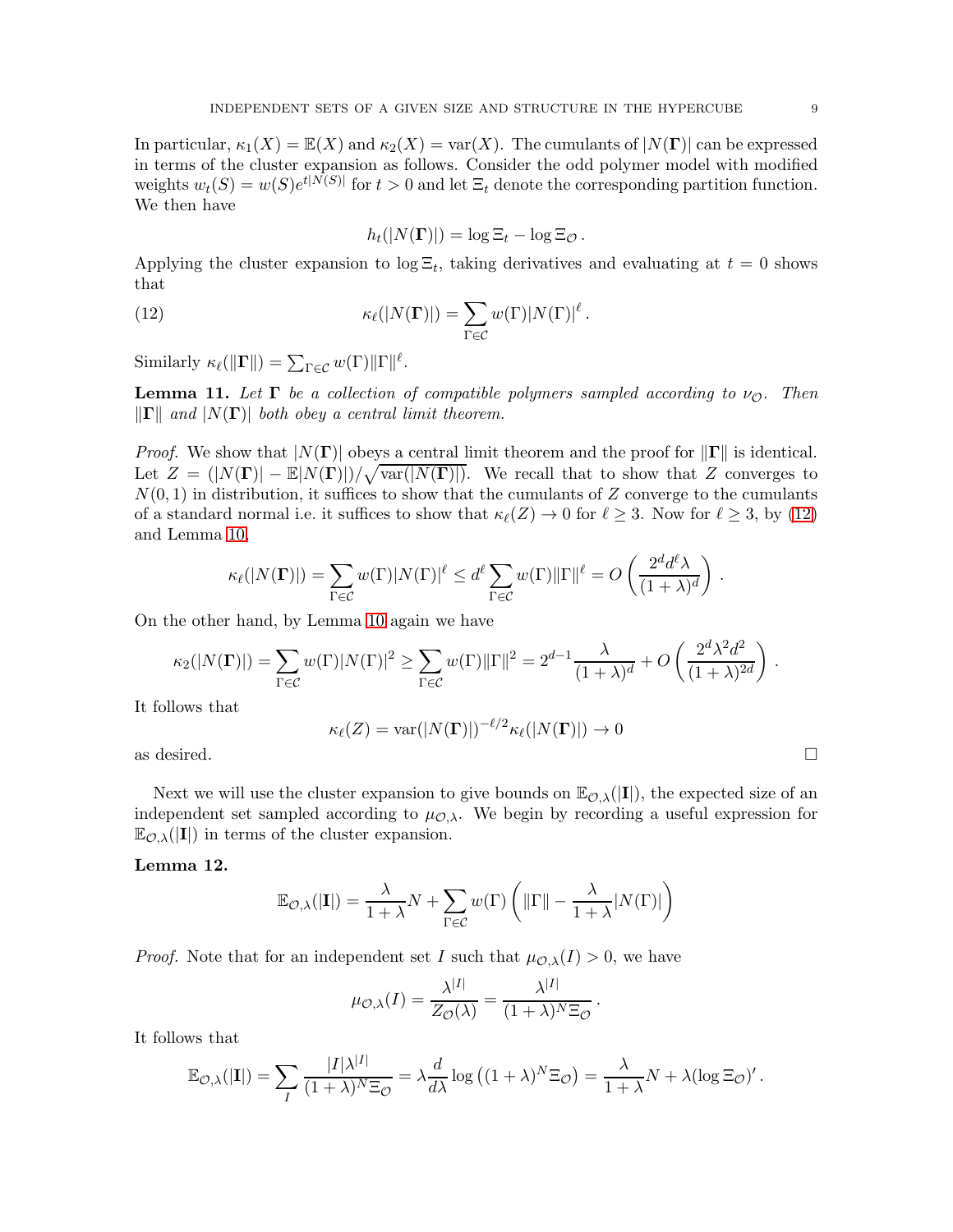We expand  $\log \Xi_{\mathcal{O}}$  via the cluster expansion as in [\(10\)](#page-7-1) (which converges absolutely by Theo-rem [9\)](#page-7-0). Recalling that  $w(\Gamma) = \phi(H(\Gamma))\lambda^{\|\Gamma\|}(1+\lambda)^{-|N(\Gamma)|}$  for a cluster Γ, we have

$$
\mathbb{E}_{\mathcal{O},\lambda}(|\mathbf{I}|) = \frac{\lambda}{1+\lambda} N + \sum_{\Gamma \in \mathcal{C}} \phi(H(\Gamma)) \frac{\lambda^{|\Gamma|}((1+\lambda)||\Gamma|| - \lambda|N(\Gamma)|)}{(1+\lambda)^{|N(\Gamma)|+1}}
$$
  
= 
$$
\frac{\lambda}{1+\lambda} N + \sum_{\Gamma \in \mathcal{C}} w(\Gamma) \left( ||\Gamma|| - \frac{\lambda}{1+\lambda}|N(\Gamma)| \right).
$$

<span id="page-10-3"></span>Corollary 13. For fixed  $k \geq 0$ ,

$$
\mathbb{E}_{\mathcal{O},\lambda}(|\mathbf{I}|) = \frac{\lambda}{1+\lambda}N + \lambda N \sum_{j=1}^{k} \frac{\frac{\partial}{\partial \lambda} R_j(\lambda,d)}{(1+\lambda)^{jd}} - \frac{j d R_j(\lambda,d)}{(1+\lambda)^{jd+1}} + O\left(N \frac{d^{2k+1}}{(1+\lambda)^{d(k+1)}}\right).
$$

Where the  $R_i(\lambda, d)$  are as in Theorem [9.](#page-7-0)

*Proof.* By Lemmas [10](#page-8-0) and Lemma [12,](#page-9-1) noting that  $|N(\Gamma)| \le d ||\Gamma||$  for any cluster  $\Gamma$ , we have

$$
\mathbb{E}_{\mathcal{O},\lambda}(|\mathbf{I}|) = \frac{\lambda}{1+\lambda}N + \sum_{\substack{\Gamma \in \mathcal{C} \\ \|\Gamma\| \leq k}} w(\Gamma) \left( \|\Gamma\| - \frac{\lambda}{1+\lambda} |N(\Gamma)| \right) + O\left(\frac{2^d d^{2k+1}}{(1+\lambda)^{d(k+1)}}\right).
$$

<span id="page-10-0"></span>The result follows by recalling the definition of  $R_i(\lambda, d)$  at [\(11\)](#page-7-2).

 $\Box$ 

#### 3. Independent sets of a given size

Theorem [6](#page-4-2) will follow from several lemmas. The first says that almost all independent sets of size  $m = |\beta N|$  are accounted for by exactly one of the two polymer distributions. The second says that if we find  $\lambda_{\beta}$  so that the expected size of the independent set drawn from  $\hat{\mu}_{\lambda_{\beta}}$  (defined in Theorem [8\)](#page-6-0) is close to m then we have an asymptotic formula for the number of independent sets of size m in terms of  $\lambda_{\beta}$  and  $Z_{\mathcal{O}}(\lambda_{\beta})$ . The third lemma gives an efficiently computable formula for a suitable such  $\lambda_{\beta}$ . We will then prove Theorem [5](#page-3-0) by analyzing expansions of  $\log Z_{\mathcal{O}}(\lambda_{\beta})$  and  $\log \lambda_{\beta}$  in powers of  $(1 - \beta)^d$ .

We will use the following basic binomial local central limit result.

<span id="page-10-1"></span>**Lemma 14.** Fix  $p \in (0,1)$  and suppose  $X \sim Bin(n,p)$ . Suppose  $n \to \infty$  and  $k = o(\sqrt{n})$ , then

$$
\Pr(X = np + k) = \frac{1 + o(1)}{\sqrt{2\pi np(1 - p)}}.
$$

Let  $i_m(\mathcal{O})$  be the number of independent sets I of size m in  $Q_d$  achievable in the odd polymer model (i.e.  $\mu_{\mathcal{O},\lambda}(I) > 0$ ).

<span id="page-10-2"></span>Lemma 15. For any  $\beta > 0$ ,

$$
i_{\lfloor \beta N \rfloor}(Q_d) = (2 + o(1))i_{\lfloor \beta N \rfloor}(\mathcal{O})
$$

as  $d \to \infty$ .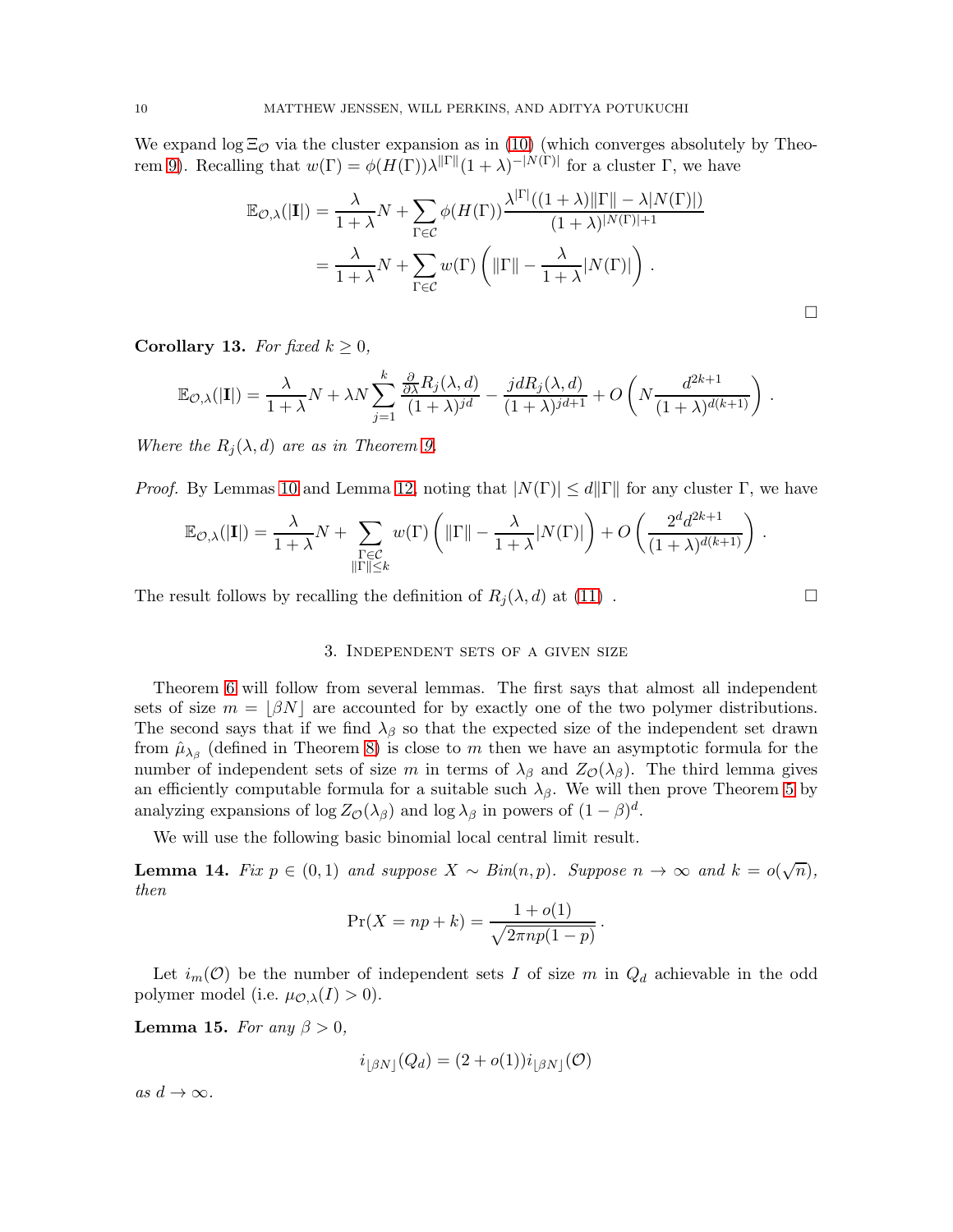<span id="page-11-0"></span>**Lemma 16.** Fix  $\beta > 0$ . Suppose  $\lambda = \lambda(\beta, d)$  is such that

(13) 
$$
|\mathbb{E}_{\mathcal{O},\lambda}|\mathbf{I}| - \lfloor \beta N \rfloor| = o(N^{1/2}).
$$

Then

<span id="page-11-1"></span>
$$
i_{\lfloor \beta N \rfloor}(\mathcal{O}) = (1 + o(1)) \frac{(1 + \lambda) Z_{\mathcal{O}}(\lambda)}{\lambda^{\lfloor \beta N \rfloor} \sqrt{2 \pi N \lambda}}
$$

.

<span id="page-11-5"></span>**Lemma 17.** There exists a sequence of rational functions  $B_i(d, \beta)$ ,  $j \in \mathbb{N}$ , such that  $B_i$ can be computed in time  $e^{O(j \log j)}$  and the following holds. Fix  $t \ge 1$  and let  $r = \lceil t/2 \rceil - 1$ . Suppose that  $m = \lfloor \beta N \rfloor$  with  $\beta > 1 - 2^{-1/t}$ , then if

(14) 
$$
\lambda_{\beta} = \frac{\beta}{1-\beta} + \sum_{j=1}^{r} B_j(\beta, d)(1-\beta)^{jd},
$$

then

$$
\left|\mathbb{E}_{\mathcal{O},\lambda_{\beta}}|\mathbf{I}| - m\right| = o(N^{1/2}).
$$

We prove Lemma [16](#page-11-0) first.

*Proof of Lemma [16.](#page-11-0)* Let  $m = |\beta N|$ . For any  $\lambda > 0$ , we have

<span id="page-11-3"></span>
$$
i_m(\mathcal{O}) = \frac{Z_{\mathcal{O}}(\lambda)}{\lambda^m} \Pr_{\mathcal{O},\lambda}[\vert \mathbf{I} \vert = m],
$$

where the probability is with respect to the measure  $\mu_{\mathcal{O},\lambda}$ . We therefore need to show that if  $\lambda$  satisfies [\(13\)](#page-11-1), then

(15) 
$$
\Pr_{\mathcal{O},\lambda}[\mathbf{I}] = m] = (1 + o(1)) \frac{1 + \lambda}{\sqrt{2\pi N\lambda}}.
$$

By considering first the collection of polymers  $\Gamma$  chosen at Step 1 in the definition of  $\mu_{\mathcal{O},\lambda}$ , and then the probability that the correct number of additional vertices are chosen at Step 2, we see that

<span id="page-11-2"></span>(16) 
$$
\Pr_{\mathcal{O},\lambda}[\mathbf{I}] = m] = \sum_{\Gamma \in \Omega_{\mathcal{O}}} \Pr\left[\mathbf{\Gamma} = \Gamma\right] \cdot \Pr\left[\text{Bin}\left(N - |N(\Gamma)|, \frac{\lambda}{1 + \lambda}\right) = m - \|\Gamma\|\right].
$$

By the large deviation bound [\[15,](#page-19-2) Lemma 16] we have

$$
\Pr\left[|N(\mathbf{\Gamma})| \ge \frac{2N}{d}\right] = O(\exp(-N/d^4)),
$$

and so we can condition on the event  $|N(\mathbf{\Gamma})| \leq \frac{2N}{d}$  throughout [\(16\)](#page-11-2) and only change the resulting probability by an additive factor of  $O(\exp(-N/d^4)) = o(N^{-1/2})$ . Under this conditioning, the binomial probabilities in [\(16\)](#page-11-2) are uniformly bounded by  $O(1/\sqrt{N})$ . To establish [\(15\)](#page-11-3), it therefore suffices to show that with high probability in the choice of  $\Gamma$ , the binomial proba-bilities in [\(16\)](#page-11-2) are in fact equal to  $(1+o(1))\frac{1+\lambda}{\sqrt{2\pi N\lambda}}$ . By Lemma [14,](#page-10-1) this amounts to showing that with high probability in the choice of  $\Gamma$  we have

<span id="page-11-4"></span>(17) 
$$
\frac{\lambda}{1+\lambda} (N-|N(\Gamma)|) = m - \|\Gamma\| + o(N^{1/2}).
$$

Now, by our assumption on  $\lambda$ , [\(12\)](#page-9-0) and Lemma [12,](#page-9-1)

$$
m = \mathbb{E}_{\mathcal{O},\lambda}|\mathbf{I}| + o(N^{1/2}) = \mathbb{E}||\mathbf{\Gamma}|| + \frac{\lambda}{1+\lambda}(N - \mathbb{E}|N(\mathbf{\Gamma})|) + o(N^{1/2}).
$$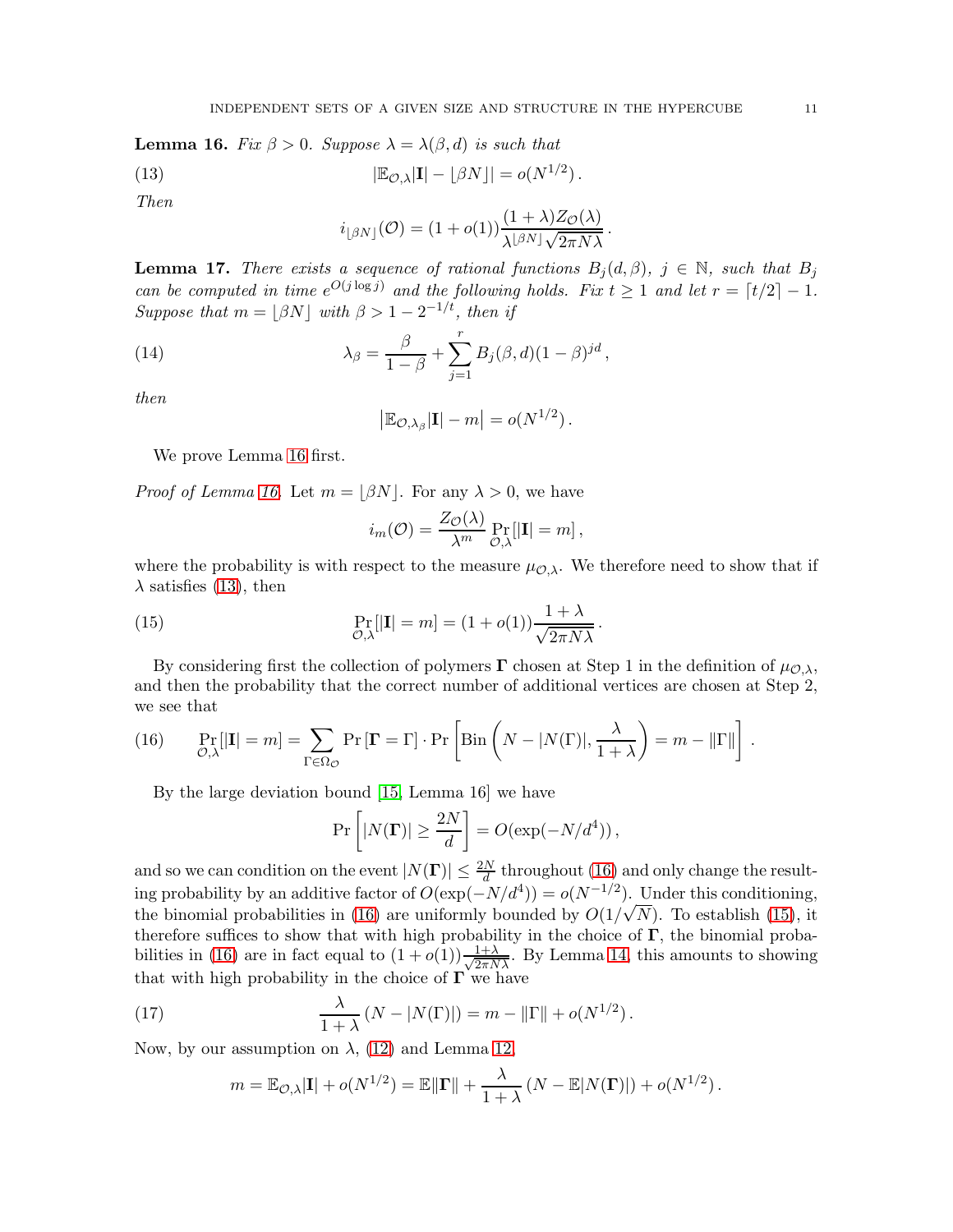It follows that to show [\(17\)](#page-11-4) holds whp with respect to  $\Gamma$ , it suffices to show that

(18) 
$$
\Pr [||\mathbf{\Gamma}|| = \mathbb{E}||\mathbf{\Gamma}|| + o(N^{1/2})] = 1 + o(1),
$$

and similarly for  $|N(\Gamma)|$ . This is an immediate consequence of Lemma [11](#page-9-2) and the fact that

$$
\mathbb{E}||\mathbf{\Gamma}|| \leq \mathbb{E}|N(\mathbf{\Gamma})| = \sum_{\Gamma \in \mathcal{C}} w(\Gamma)|N(\Gamma)| = o(N),
$$

where we have used [\(12\)](#page-9-0) and Lemma [10.](#page-8-0)  $\Box$ 

Next we prove Lemma [15.](#page-10-2)

*Proof of Lemma [15.](#page-10-2)* Let  $\mathcal{I}_m$  denote the set of all independent sets of size m in  $Q_d$ . Then by Theorem [8](#page-6-0) (and the symmetry between even and odd) we have

$$
|\mu_{\lambda}(\mathcal{I}_m) - \hat{\mu}_{\lambda}(\mathcal{I}_m)| = \left| \frac{i_m(Q_d)\lambda^m}{Z_{Q_d}(\lambda)} - \frac{i_m(O)\lambda^m}{Z_O(\lambda)} \right| = O\left(\exp(-N/d^4)\right).
$$

By Theorem [8](#page-6-0) again it follows that

$$
|i_m(Q_d) - (2 + o(1))i_m(\mathcal{O})| = O\left(\exp(-N/d^4)\right) \frac{Z_{\mathcal{O}}(\lambda)}{\lambda^m}.
$$

It therefore suffices to show that there is a choice of  $\lambda$  such that  $\frac{\lambda^{m}i_{m}(0)}{Z_{\mathcal{O}}(\lambda)}$  is much larger than  $\exp(-N/d^4)$ . This follows from Lemma [16](#page-11-0) by choosing  $\lambda$  satisfying [\(13\)](#page-11-1).

Next we prove Lemma [17.](#page-11-5) In the following, if  $P(x, y)$  is a polynomial in x, y, we write  $deg_x(P)$  for the degree of P in x.

*Proof of Lemma [17.](#page-11-5)* Let  $r = \lfloor t/2 \rfloor - 1$  and set

$$
\lambda = \lambda_{\beta} = \frac{\beta}{1-\beta} + \sum_{j=1}^{r} B_j(\beta, d)(1-\beta)^{jd},
$$

where the functions  $B_j$  are rational polynomials in  $\beta$ , d of constant degree (independent of d) to be determined later. Let  $X := \sum_{j=1}^r B_j(\beta, d)(1 - \beta)^{jd+1}$  and note that  $X = o(1)$ . It will be useful to note that for  $k = O(d)$ ,

<span id="page-12-0"></span>(19) 
$$
(1 + \lambda)^{-k} = \frac{(1 - \beta)^k}{(1 + X)^k} = (1 - \beta)^k \sum_{i=0}^r \binom{-k}{i} X^i + O(X^{r+1}).
$$

In particular, since  $\beta > 1 - 2^{-1/t}$ ,

<span id="page-12-2"></span>(20) 
$$
(1 + \lambda)^{-d(r+1)} = (1 + o(1))(1 - \beta)^{d(r+1)} = O\left(e^{-cd} \cdot 2^{-d(r+1)/t}\right) = O\left(e^{-cd}N^{-1/2}\right),
$$

for some constant  $c > 0$ .

By Corollary [13](#page-10-3) and Theorem [9,](#page-7-0)

<span id="page-12-1"></span>
$$
\mathbb{E}_{\mathcal{O},\lambda}(|\mathbf{I}|) = N \frac{\lambda}{1+\lambda} + \lambda N \sum_{j=1}^{r} \frac{\frac{\partial}{\partial \lambda} R_j(\lambda, d)}{(1+\lambda)^{jd}} - \frac{j d R_j(\lambda, d)}{(1+\lambda)^{jd+1}} + O\left(N \frac{d^{2r}}{(1+\lambda)^{d(r+1)}}\right)
$$
\n
$$
(21) \qquad \qquad = \frac{\lambda}{1+\lambda} N + N \sum_{j=1}^{r} F_j(\lambda, d) (1+\lambda)^{-jd-1} + o\left(N^{1/2}\right) \,,
$$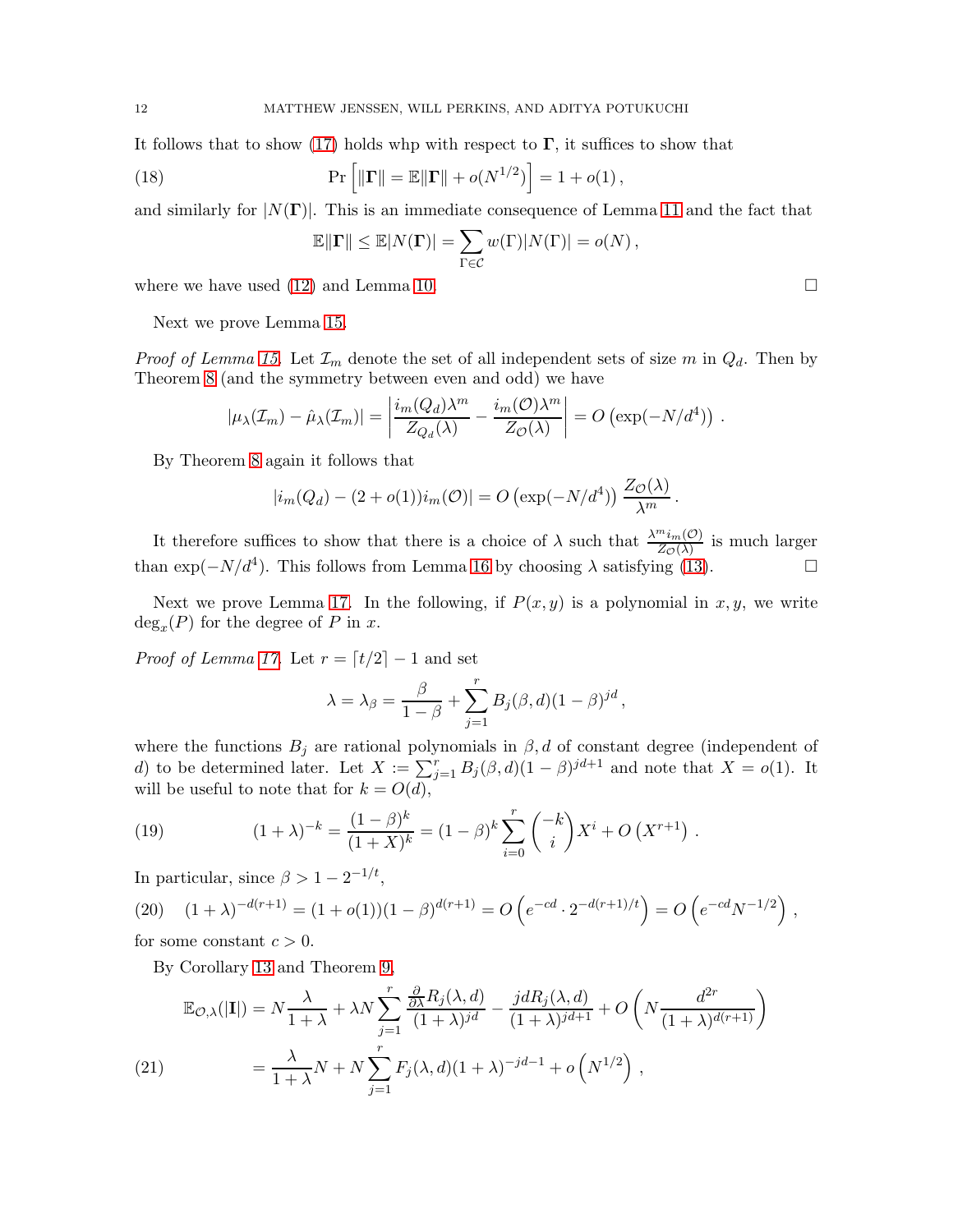where the  $F_j$  are polynomials in  $\lambda$ , d with  $\deg_d(F_j) \leq 2j+1$  and  $\deg_\lambda(F_j) \leq 3j^2$ . Our goal is to show that there exists an appropriate choice of  $B_1, \ldots, B_r$  that makes this final expression equal to  $m + o(N^{1/2})$ .

Since  $\deg_{\lambda}(F_j) \leq 3j^2$ , and  $\lambda = (\beta + X)/(1 - \beta)$  we may write

$$
F_j(\lambda, d) = (1 - \beta)^{-c_j} G_j(\beta, d, X)
$$

for some non-negative integer  $c_j \leq 3j^2$  and  $G_j$  a polynomial in  $\beta, d, X$  such that  $\deg_d(G_j) \leq$  $2j + 1$ . It follows by [\(19\)](#page-12-0) that

$$
\frac{\lambda}{1+\lambda} + \sum_{j=1}^r F_j(\lambda, d)(1+\lambda)^{-jd-1} = (\beta + X) \sum_{i=0}^r (-X)^i
$$
  
(22)  

$$
+ \sum_{j=1}^r G_j(\beta, d, X)(1-\beta)^{jd+1-c_j} \sum_{i=0}^r {\binom{-jd-1}{i}} X^i + O(d^{3r} X^{r+1}).
$$

<span id="page-13-0"></span>We now recall that  $X = \sum_{j=1}^r B_j (1-\beta)^{jd+1}$  and we expand this final expression as a polynomial in  $(1 - \beta)^d$ . This yields

<span id="page-13-1"></span>(23)

$$
\frac{\lambda}{1+\lambda} + \sum_{j=1}^r F_j(\lambda, d)(1+\lambda)^{-jd-1} = \beta + \sum_{j=1}^r Q_j(\beta, d, B_1, \dots, B_r) \cdot (1-\beta)^{jd} + O(d^{3r}X^{r+1})
$$

where  $Q_j = Q_j(\beta, d, B_1, \ldots, B_r)$  is a rational function  $\beta, d, B_1, \ldots, B_r$  with denominator  $(1 - \beta)^{b_j}$  for some  $b_j \leq 3j^2$  and with  $\deg_d(Q_j) \leq 2j + 1$ . Moreover, by examining the expansion [\(22\)](#page-13-0), we see that  $Q_j$  is linear in  $B_j$  and the coefficient of  $B_j$  is  $(1-\beta)^2$  (in particular the coefficient is non-zero). It follows inductively that there is a choice of  $B_1, \ldots, B_r$  such that  $Q_1 = \ldots = Q_r = 0$  where  $B_i$  is a rational function of  $\beta$ , d of constant degree (depending on j but not d). With this choice  $B_1, \ldots, B_r$  it follows from [\(21\)](#page-12-1) and [\(23\)](#page-13-1) that

$$
\mathbb{E}_{\mathcal{O},\lambda}(|\mathbf{I}|) = \beta N + O(Nd^{3r}X^{r+1}) = \beta N + o(N^{1/2}),
$$

where for the last bound we used that  $d^{3r} X^{r+1} = d^{O_r(1)}(1-\beta)^{d(r+1)} = o(N^{-1/2})$  by [\(20\)](#page-12-2).

Finally we note that the above argument gives an algorithm for computing the  $B_j$ . Since the  $R_j$ , and so also the  $F_j$  and  $G_j$ , can be computed in  $e^{O(j \log j)}$  time, we see that the  $Q_j$  can be computed in  $e^{O(j \log j)}$  time. The  $B_j$  can then be computed by solving j successive linear equations.  $\Box$ 

To give a concrete example of the algorithm above in action, we pause for a moment to calculate the rational function  $B_1$  from Lemma [17.](#page-11-5) Using the definition of  $R_1$  at [\(11\)](#page-7-2), we see that  $R_1 = \lambda$ . In the notation of the proof of Theorem [17,](#page-11-5) it follows that  $F_1 = \lambda + (1 - d)\lambda^2$ . Noting that  $\lambda = (\beta + X)/(1 - \beta)$  we have

$$
F_1 = (1 - \beta)^{-2} [(1 - \beta)(\beta + X) + (1 - d)(\beta + X)^2]
$$

and so  $G_1 = (1 - \beta)(\beta + X) + (1 - d)(\beta + X)^2$  and  $c_1 = 2$ . Recalling that  $X := \sum_{j=1}^r B_j (1 \beta$ )<sup>*i*d+1</sup> and examining the coefficient of  $(1 - \beta)^d$  in [\(22\)](#page-13-0), we see that

$$
Q_1 = B_1(1 - \beta)^2 + \frac{\beta(1 - \beta) + (1 - d)\beta^2}{1 - \beta}.
$$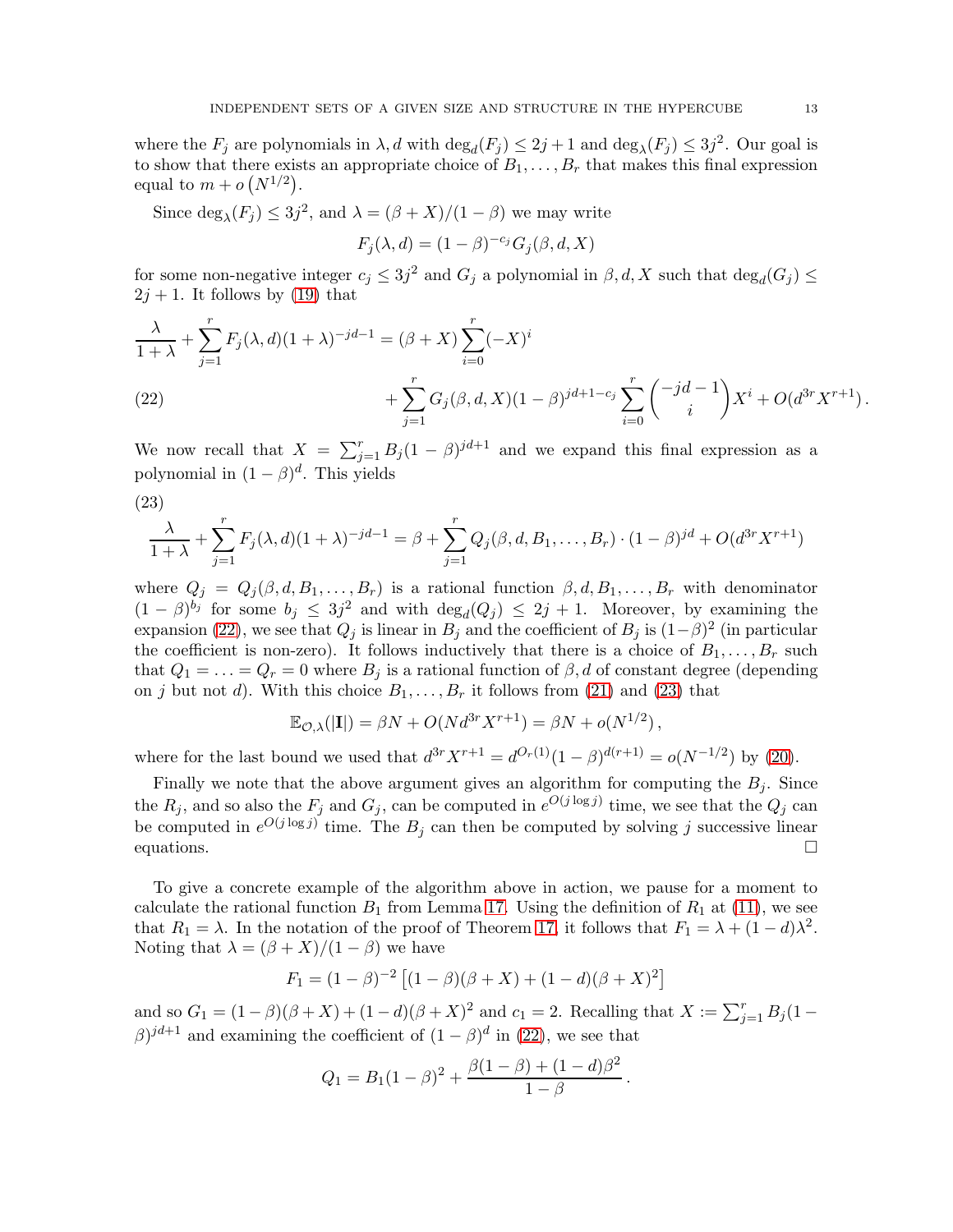Solving  $Q_1 = 0$  yields

<span id="page-14-4"></span>(24) 
$$
B_1 = \frac{(d\beta - 1)\beta}{(1 - \beta)^3}.
$$

3.1. Proof of Theorem [6.](#page-4-2) Combining Lemma [15,](#page-10-2) Lemma [16,](#page-11-0) and Lemma [17](#page-11-5) gives us the proof of Theorem [6.](#page-4-2)

3.2. Proof of Theorem [5.](#page-3-0) We now prove Theorem [5.](#page-3-0) Given the formula [\(5\)](#page-3-0) from Theo-rem [6,](#page-4-2) we need to extract the binomial coefficient  $\binom{N}{\lfloor \beta N \rfloor}$  and expand the logarithm of what remains.

<span id="page-14-0"></span>**Lemma 18.** Fix  $\beta \in (0,1)$ . With  $\lambda_0 = \frac{\beta}{1-\beta}$  $rac{\beta}{1-\beta}$ 

$$
\binom{N}{\lfloor \beta N \rfloor} = (1 + o(1)) \frac{(1 + \lambda_0)^N}{\lambda_0^{\lfloor \beta N \rfloor} \sqrt{2 \pi N \beta (1 - \beta)}}
$$

as  $N \to \infty$ .

The proof follows from Stirling's formula.

Proof of Theorem [5.](#page-3-0) Given Lemma [18,](#page-14-0) Theorem [3](#page-2-2) and Theorem [6,](#page-4-2) we are left to compute coefficients  $P_j = P_j(\beta, d)$ ,  $j \ge 1$ , so that for  $t \ge 1$  and  $\beta > 1 - 2^{-1/t}$  we have

<span id="page-14-1"></span>(25) 
$$
\log \left( \frac{1 + \lambda_{\beta}}{1 + \lambda_{0}} \right) - \beta \log \frac{\lambda_{\beta}}{\lambda_{0}} + \sum_{j=1}^{t-1} R_{j}(d, \lambda_{\beta})(1 + \lambda_{\beta})^{-dj} = \sum_{j=1}^{t-1} P_{j} \cdot (1 - \beta)^{jd} + o(N^{-1})
$$

where  $\lambda_{\beta}$  is given by [\(4\)](#page-4-1). We proceed by expanding each term on the left hand side of [\(25\)](#page-14-1) as a power series in  $(1-\beta)^d$ . As in the proof of Lemma [17](#page-11-5) we set  $X := \sum_{j=1}^r B_j(\beta, d)(1-\beta)^{jd+1}$ and note that  $X^t = o(N^{-1})$  since  $\beta > 1 - 2^{-1/t}$ . It follows by Taylor expansion that

(26)  
\n
$$
\log\left(\frac{1+\lambda_{\beta}}{1+\lambda_{0}}\right) - \beta \log \frac{\lambda_{\beta}}{\lambda_{0}} = \log(1+X) - \beta \log(1+X/\beta)
$$
\n
$$
= \sum_{i=1}^{t-1} \frac{(-1)^{1+i}}{i} (1-\beta^{1-i}) X^{i} + o(N^{-1}).
$$

<span id="page-14-2"></span>We now turn to the sum on the left hand side of [\(25\)](#page-14-1). Since  $R_j$  is a polynomial in  $\lambda_{\beta}$ , d such that  $\deg_{\lambda_{\beta}}(R_j) \leq 3j^2$  and  $\deg_d(R_j) \leq 2j$  and the fact that  $\lambda_{\beta} = (\beta + X)/(1 - \beta)$ , we may write

$$
R_j(\lambda_\beta, d) = (1 - \beta)^{-c_j} S_j(\beta, d, X)
$$

for some non-negative integer  $c_j \leq 3j^2$  and  $S_j$  a polynomial in  $\beta$ , d, X such that  $\deg_d(S_j) \leq 2j$ . It follows by [\(19\)](#page-12-0) that

<span id="page-14-3"></span>(27) 
$$
\sum_{j=1}^{t} R_j(\lambda_{\beta}, d)(1 + \lambda_{\beta})^{-dj} = \sum_{j=1}^{t-1} S_j(\beta, d, X)(1 - \beta)^{jd - c_j} \sum_{i=0}^{t-1} {\binom{-jd}{i}} X^i + O(d^{2t} X^t).
$$

We note that  $O(d^{2t}X^t) = O(d^{3t}(1-\beta)^{td}) = o(N^{-1})$ . To compute the  $P_j$  we simply sum [\(26\)](#page-14-2) and [\(27\)](#page-14-3), expand the powers of X, and collect the coefficients of  $(1 - \beta)^d$ , ...,  $(1 - \beta)^{(t-1)d}$ . Finally we note that since  $R_j$ ,  $S_j$  and  $B_j$  can each be computed in time  $e^{O(j \log j)}$ ,  $P_j$  can be computed in time  $e^{O(j \log j)}$ .

 $\Box$ 

$$
^{14}
$$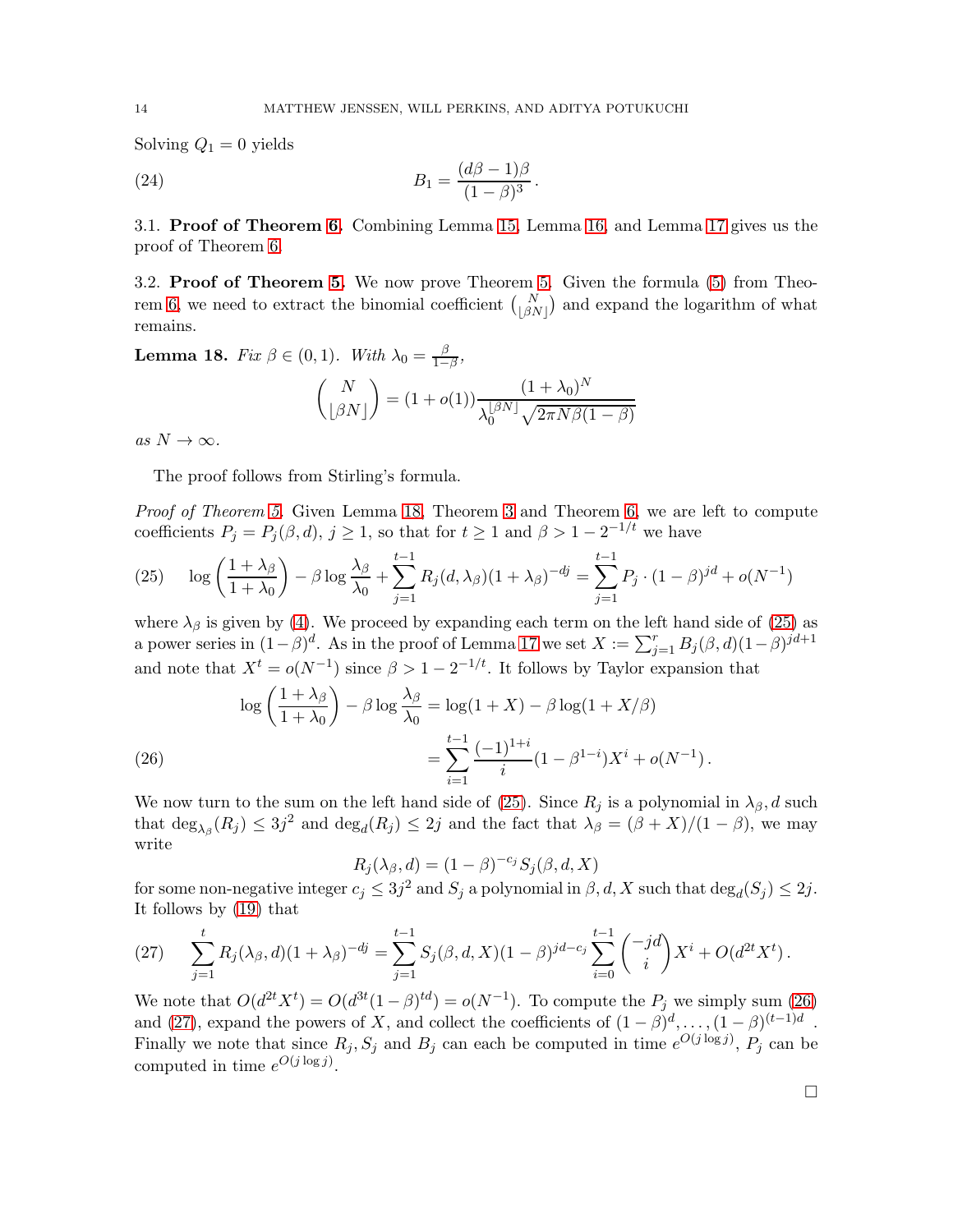3.2.1. Computation of  $P_1, P_2$ . To illustrate the algorithm for computing the  $P_j$  in Theorem [5,](#page-3-0) we use it to compute  $P_1$  and  $P_2$ . First we note that in [\[15\]](#page-19-2) it was shown that

$$
R_1 = \lambda \text{ and } R_2 = \frac{(2\lambda^3 + \lambda^4)d(d-1) - 2\lambda}{4}.
$$

It follows that (using the notation of the proof of Theorem [5\)](#page-3-0)

$$
S_1 = \beta + X
$$
 and  $S_2 = \frac{1}{2}(\beta - 1)^3(X + \beta) - \frac{1}{4}d(d - 1)(\beta - X - 2)(X + \beta)^3$ 

and  $c_1 = 1, c_2 = 4$ . Now, to compute  $P_1, P_2$  we compute the coefficients of  $(1 - \beta)^d, (1 - \beta)^{2d}$ in the sum of [\(26\)](#page-14-2) and [\(27\)](#page-14-3). The coefficient of  $(1 - \beta)^d$  in (26) is 0 and in (27) it is  $\beta/(1 - \beta)$ and so

$$
P_1 = \frac{\beta}{1 - \beta} \, .
$$

The coefficient of  $(1 - \beta)^{2d}$  in [\(26\)](#page-14-2) is

$$
\frac{1}{2\beta}B_1^2(1-\beta)^3\,.
$$

The coefficient of  $(1 - \beta)^{2d}$  in [\(27\)](#page-14-3) is

$$
(1-d\beta)B_1 + (1-\beta)^{-4} \left(\frac{1}{2}(\beta-1)^3 \beta - \frac{1}{4}d(d-1)(\beta-2)\beta^3\right)
$$

Recalling  $(24)$ , the formula for  $B_1$ , and summing the above two expressions yields

$$
P_2 = \frac{2(\beta - 1)^3 \beta - d(d - 1)(\beta - 2)\beta^3}{4(1 - \beta)^4} - \frac{\beta(1 - d\beta)^2}{2(1 - \beta)^3}
$$

#### 4. Local central limit theorems for polymer models

<span id="page-15-0"></span>In the odd polymer model, let T be a defect type, and  $X_T$  be the random variable counting the number of defects of type T in a configuration. Recall that  $m_T = \mathbb{E}X_T$  and let  $\sigma_T^2 =$ var $(X_T)$ . Moreover, let  $n_T$  denote the number of polymers of type T and let  $w_T$  denote the weight  $w(S)$  (as defined at [\(7\)](#page-6-1)) of a polymer S of type T.

Throughout this section we assume that  $\lambda \geq C_0 \log d/d^{1/3}$  and probabilities and expectations are with respect to the odd polymer model. The main result of this section is a multivariate local central limit theorem for the number of polymers of different types, extending the multivariate central limit theorem of [\[15,](#page-19-2) Theorem 6].

<span id="page-15-1"></span>**Theorem 19.** Let  $\mathcal{T}_1$  and  $\mathcal{T}_2$  be two fixed sets of defect types so that for each  $T \in \mathcal{T}_1$ ,  $m_T \to \rho_T$ for some constant  $\rho_T > 0$ , and for each  $T \in \mathcal{T}_2$ ,  $m_T \to \infty$  as  $d \to \infty$ . Let  $\{k_T\}_{T \in \mathcal{T}_1}$  be a collection of non-negative integers and let  $\{k_T\}_{T \in \mathcal{T}_2}$  be such that  $k_T = \lfloor m_T + s_T \rfloor$  where  $|s_T| = O(\sqrt{m_T})$  for all  $T \in \mathcal{T}_2$ . Then

$$
\Pr\left(\bigcap_{T\in\mathcal{T}_1\cup\mathcal{T}_2}X_T=k_T\right) = (1+o(1))\prod_{T\in\mathcal{T}_1}\frac{\rho_T^{k_T}e^{-\rho_T}}{(k_T)!}\prod_{T\in\mathcal{T}_2}\frac{e^{-\frac{s_T^2}{2m_T}}}{\sqrt{2\pi m_T}}.
$$

The probability in the theorem statement is with respect to the odd polymer model, but the statement also holds for defects of an independent set drawn from the hard-core model on  $Q_d$  via Theorem [8.](#page-6-0)

.

.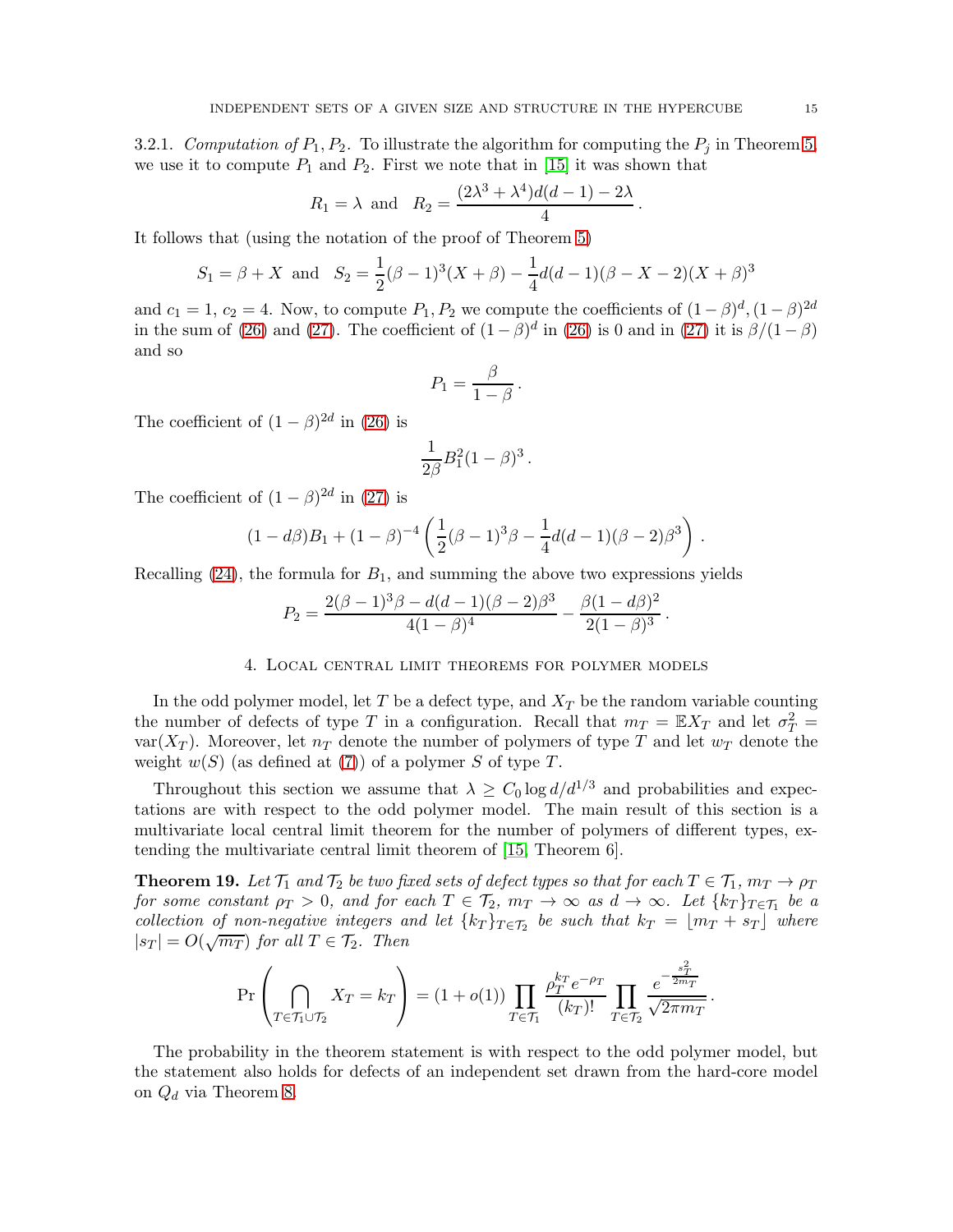Before we proceed it will be useful to recall a result from [\[15\]](#page-19-2) on the cumulants of the random variables  $X_T$ . Recall that for a random variable X we use  $\kappa_k(X)$  to denote the kth cumulant of X. The following result appears as Lemma 20 in  $[15]$ .

<span id="page-16-0"></span>**Lemma 20.** For a defect type T, let  $Y_T(\Gamma)$  denote the number of defects of type T in the cluster Γ. Then for any fixed  $k \geq 1$ ,

(28) 
$$
\kappa_k(X_T) = \sum_{\Gamma \in \mathcal{C}} w(\Gamma) Y_T(\Gamma)^k = (1 + o(1)) n_T w_T,
$$

and

(29) 
$$
\sum_{\substack{\Gamma \in \mathcal{C} \\ ||\Gamma|| > |T|}} \left| w(\Gamma) Y_T(\Gamma)^k \right| = o(n_T w_T).
$$

Given a random vector  $X = (X_1, \ldots, X_q) \in \mathbb{R}^q$  its characteristic function is

$$
\varphi_X(t) = \mathbb{E}e^{i\langle X,t\rangle}
$$

for  $t \in \mathbb{R}^q$ .

<span id="page-16-1"></span>**Lemma 21.** Fix  $q \in \mathbb{N}$  and a list  $T_1, \ldots, T_q$  of defect types. Let  $X = (X_{T_1}, \ldots, X_{T_q})$ . There exists  $c > 0$  such that

$$
|\varphi_X(t)| \le \exp\left\{-c\sum_{i=1}^q t_i^2 n_{T_i} w_{T_i}\right\},\,
$$

for all  $t \in [-\pi, \pi]^q$ .

*Proof.* Given a cluster  $\Gamma \in \mathcal{C}$ , let  $Y(\Gamma) = (Y_{T_1}(\Gamma), \dots, Y_{T_q}(\Gamma))$ . Using the cluster expansion we write

$$
\log \mathbb{E}e^{i\langle t, X \rangle} = \sum_{\Gamma \in \mathcal{C}} w(\Gamma) e^{i\langle t, Y(\Gamma) \rangle} - \sum_{\Gamma \in \mathcal{C}} w(\Gamma)
$$

$$
= \sum_{\Gamma \in \mathcal{C}} w(\Gamma) (e^{i\langle t, Y(\Gamma) \rangle} - 1).
$$

Let

$$
\mathcal{M}_j = \left\{ \Gamma \in \mathcal{C} : j = \max\{i : Y_{T_i}(\Gamma) > 0\}, \sum_{i=1}^q Y_{T_i}(\Gamma) > 1 \right\}.
$$

Then

$$
\begin{split} \operatorname{Re}\log\mathbb{E}e^{i\langle t,X\rangle} &= \sum_{\Gamma\in\mathcal{C}}w(\Gamma)(\cos(\langle t,Y(\Gamma)\rangle)-1) \\ &= \sum_{i=1}^q n_{T_i}w_{T_i}(\cos(t_i)-1)+\sum_{j=1}^q\sum_{\Gamma\in\mathcal{M}_j}w(\Gamma)(\cos(\langle t,Y(\Gamma)\rangle)-1) \\ &\leq -\frac{1}{5}\sum_{i=1}^qt_i^2n_{T_i}w_{T_i}+\sum_{j=1}^q\sum_{\Gamma\in\mathcal{M}_j}|w(\Gamma)|\langle t,Y(\Gamma)\rangle^2 \\ &\leq -\frac{1}{5}\sum_{i=1}^qt_i^2n_{T_i}w_{T_i}+\sum_{j=1}^q\sum_{\Gamma\in\mathcal{M}_j}|w(\Gamma)|j\sum_{i=1}^jt_i^2Y_{T_i}(\Gamma)^2 \end{split}
$$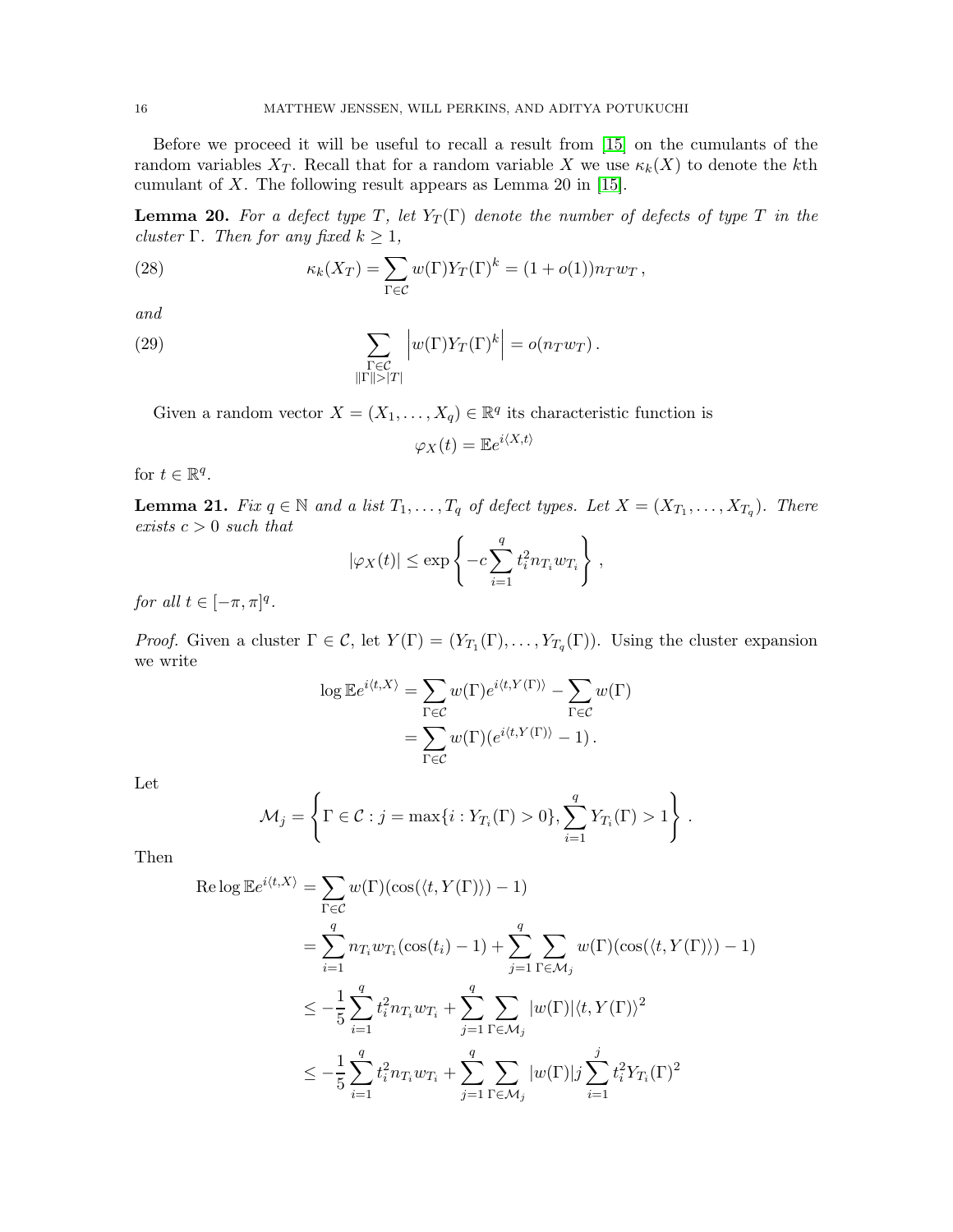$$
\leq -\frac{1}{5}\sum_{i=1}^{q} t_i^2 n_{T_i} w_{T_i} + \sum_{i=1}^{q} t_i^2 o(n_{T_i} w_{T_i})
$$

where for the first inequality we used that  $-t^2 \leq \cos(t) - 1 \leq -t^2/5$  for  $t \in [-\pi, \pi]$ . For the next inequality we used Cauchy-Schwarz, and for the final inequality we used Lemma [20.](#page-16-0)  $\Box$ 

*Proof of Theorem [19.](#page-15-1)* Let  $\mathcal{T}_1 = \{T_1, \ldots, T_p\}$ ,  $\mathcal{T}_2 = \{T_{p+1}, \ldots, T_q\}$  and  $\mathcal{T} = \mathcal{T}_1 \cup \mathcal{T}_2$ . Let  $X_i = X_{T_i}, m_i = m_{T_i}, \sigma_i = \sigma_{T_i}, k_i = k_{T_i}$  for  $i \in [q]$ . Let  $X = (X_1, \ldots, X_q)$  and let

$$
\tilde{X} = \left(X_1, \ldots, X_p, \frac{X_{p+1} - m_{p+1}}{\sigma_{p+1}}, \ldots, \frac{X_q - m_q}{\sigma_q}\right).
$$

By Fourier inversion,

$$
\Pr\left(\bigcap_{T\in\mathcal{T}} X_T = k_T\right) = \frac{1}{(2\pi)^q} \int_{[-\pi,\pi]^q} \varphi_X(t) \cdot e^{-i\langle t,k\rangle} dt.
$$

Making the substitution  $t_i = x_i$  for  $i \in [p]$  and  $t_i = x_i/\sigma_i$  for  $i > p$  the above integral becomes

$$
\frac{1}{(2\pi)^q} \prod_{i>p} \sigma_i^{-1} \int_{B_1} \int_{B_2} \varphi_{\tilde{X}}(x) g(x) dx_q \dots dx_1
$$

where  $B_1 = [-\pi, \pi]^p$ ,  $B_2 = [\pi \sigma_{p+1}, \pi \sigma_{p+1}] \times ... \times [\pi \sigma_q, \pi \sigma_q]$  and

$$
g(x) = \exp\left\{i \sum_{j>p} x_j \frac{m_j - k_j}{\sigma_j} - i \sum_{j \le p} x_j k_j\right\}.
$$

Let  $Y = (Y_1, \ldots, Y_q)$  where  $Y_i \sim Po(\rho_i)$  for  $i \in [p], Y_i \sim N(0, 1)$  for  $i > p$ , and  $Y_1, \ldots, Y_q$ are jointly independent. Then we have the identity

$$
\frac{1}{(2\pi)^q}\prod_{i>p}\sigma_i^{-1}\int_{B_1}\int_{\mathbb{R}^{q-p}}\varphi_Y(x)g(x)dx_q\ldots dx_1=\prod_{T\in\mathcal{T}_1}\frac{\rho_T^{k_T}e^{-\rho_T}}{(k_T)!}\prod_{T\in\mathcal{T}_2}\frac{e^{-\frac{(k_T-m_T)^2}{2\sigma_T^2}}}{\sqrt{2\pi\sigma_T^2}}.
$$

It therefore suffices to show that

$$
\int_{B_1} \int_{B_2} \varphi_{\tilde{X}}(x) g(x) dx_q \dots dx_1 = \int_{B_1} \int_{\mathbb{R}^{q-p}} \varphi_Y(x) g(x) dx_q \dots dx_1 + o(1) .
$$

Since,  $m_i \to \infty$  for  $i > p$ , Lemma [20](#page-16-0) implies that  $\sigma_i \to \infty$  for  $i > p$  also. It follows that

$$
\int_{B_1} \int_{\mathbb{R}^{q-p} \setminus B_2} \varphi_Y(x) g(x) dx_q \dots dx_1 = o(1)
$$

and so it suffices to show that

$$
\int_{B_1}\int_{B_2} |\varphi_{\tilde{X}}(x) - \varphi_Y(x)| dx_q \dots dx_1 = o(1).
$$

In [\[15,](#page-19-2) Theorem 6] it was shown that  $\tilde{X}$  converges to Y in distribution and so  $\varphi_{\tilde{X}} \to \varphi_Y$ pointwise. It therefore suffices, by dominated convergence, to show that  $|\varphi_{\tilde{X}}(x) - \varphi_{Y}(x)|$  is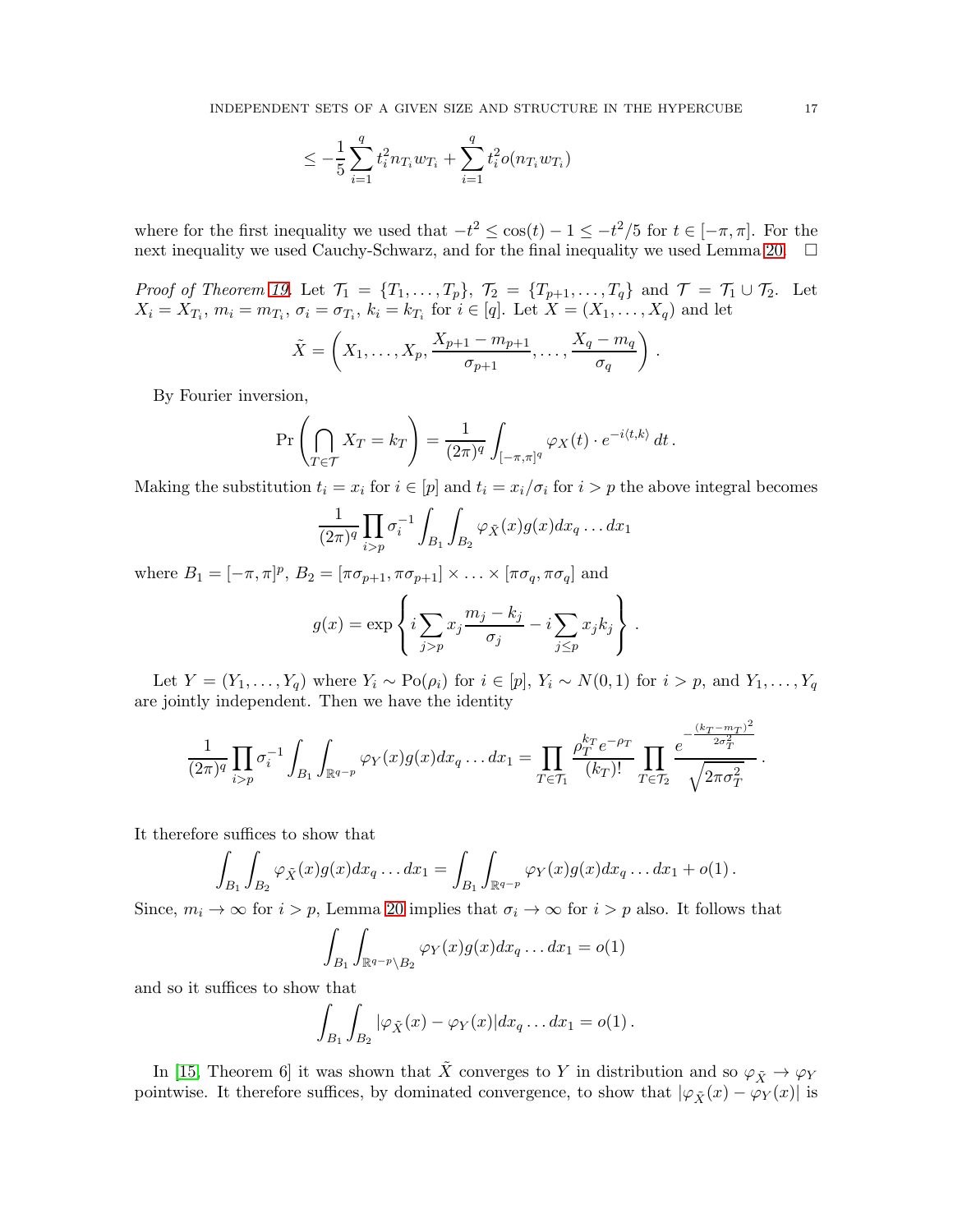bounded by an integrable function. By Lemma [20](#page-16-0) and Lemma [21,](#page-16-1)

$$
|\varphi_{\tilde{X}}(x)| = |\varphi_X(x_1,\ldots,x_p,x_{p+1}/\sigma_{p+1},\ldots,x_q/\sigma_q)| \le e^{-\Theta(\sum_{i=1}^q x_i^2)}.
$$

We have a similar bound for  $|\varphi_Y(x)|$  and so we are done.

#### <span id="page-18-0"></span>5. Independent sets of a given size and structure

 $\Box$ 

Here we prove Theorem [7.](#page-4-3) Recall that for a set of defect types  $\mathcal T$  and a vector of integers  $\mathbf{x} = (x_T)_{T \in \mathcal{T}}$ , we let  $i_{m,\mathbf{x}}(Q_d)$  denote the number of independent sets in  $Q_d$  of size m with exactly  $x_T$  defects of type T for each  $T \in \mathcal{T}$ .

We use the following identity, an easy extension of [\(3\)](#page-3-1). For any  $\lambda > 0$ ,

(30) 
$$
i_{m,\mathbf{x}}(Q_d) = \frac{Z(\lambda)}{\lambda^m} \Pr_{\lambda} [|{\mathbf{I}}| = m, (X_T)_{T \in \mathcal{T}} = \mathbf{x}].
$$

Theorem [7](#page-4-3) will follow from [\(30\)](#page-18-0), Theorem [6](#page-4-2) and the following lemma.

**Lemma 22.** Fix  $\lambda > 0$  and let  $m = m(d)$  be such that that  $|\mathbb{E}_{\lambda}|\mathbf{I}| - m| = o(N^{1/2})$ . Let  $\mathcal{T}_1, \mathcal{T}_2$ be the sets of defect types such that  $m_T \to \rho_T$  for some fixed  $\rho_T > 0$  as  $d \to \infty$  for all  $T \in \mathcal{T}_1$ and  $m_T \rightarrow \infty$  for all  $T \in \mathcal{T}_2$ . Let  $\{k_T\}_{T \in \mathcal{T}_1}$  be a collection of fixed non-negative integers and let  ${k_T}_{T \in \mathcal{T}_2}$  be such that  $k_T = \lfloor m_T + s_T \rfloor$  where  $|s_T| = O(\sqrt{m_T})$  for all  $T \in \mathcal{T}_2$ . Let  $\mathbf{x} = (k_T)_{T \in \mathcal{T}_1 \cup \mathcal{T}_2}$ . Then

$$
\Pr_{\lambda} \left[|\mathbf{I}| = m, (X_T)_{T \in \mathcal{T}_1 \cup \mathcal{T}_2} = \mathbf{x}\right] = (1 + o(1)) \Pr_{\lambda} \left[|\mathbf{I}| = m\right] \prod_{T \in \mathcal{T}_1} \frac{\rho_T^{k_T} e^{-\rho_T}}{(k_T)!} \prod_{T \in \mathcal{T}_2} \frac{e^{-\frac{s_T^2}{2m_T}}}{\sqrt{2\pi m_T}}.
$$

Proof. Using Theorem [8](#page-6-0) and Theorem [19,](#page-15-1) it is enough to show that

<span id="page-18-1"></span>
$$
\Pr_{\mathcal{O},\lambda}\left[|\mathbf{I}|=m\Big|(X_T)_{T\in\mathcal{T}_1\cup\mathcal{T}_2}=\mathbf{x}\right]=(1+o(1))\Pr_{\mathcal{O},\lambda}\left[|\mathbf{I}|=m\right].
$$

Let  $\Gamma$  be the random collection of compatible polymers chosen at Step 1 in the definition of  $\mu_{\mathcal{O},\lambda}$ , and let  $\Gamma$  be a fixed collection of compatible polymers such that

(31) 
$$
\|\Gamma\| = \mathbf{E}[\|\mathbf{\Gamma}\|] \pm o(N^{1/2})
$$

and

(32) 
$$
|N(\Gamma)| = \mathbf{E}[|N(\Gamma)|] \pm o(N^{1/2}).
$$

Moreover, for a fixed  $\lambda$ , we have  $\mathbf{E}[\|\mathbf{\Gamma}\|] \leq \mathbf{E}[|N(\mathbf{\Gamma})|] = o(N)$ . So the proof of Lemma [16](#page-11-0) gives us that

<span id="page-18-2"></span>
$$
\Pr_{\mathcal{O},\lambda}\left[|\mathbf{I}|=m\Big|\mathbf{\Gamma}=\Gamma\right]=(1+o(1))\Pr_{\mathcal{O},\lambda}\left[|\mathbf{I}|=m\right].
$$

and so in particular, if  $\Gamma$  is also compatible with  $x$ ,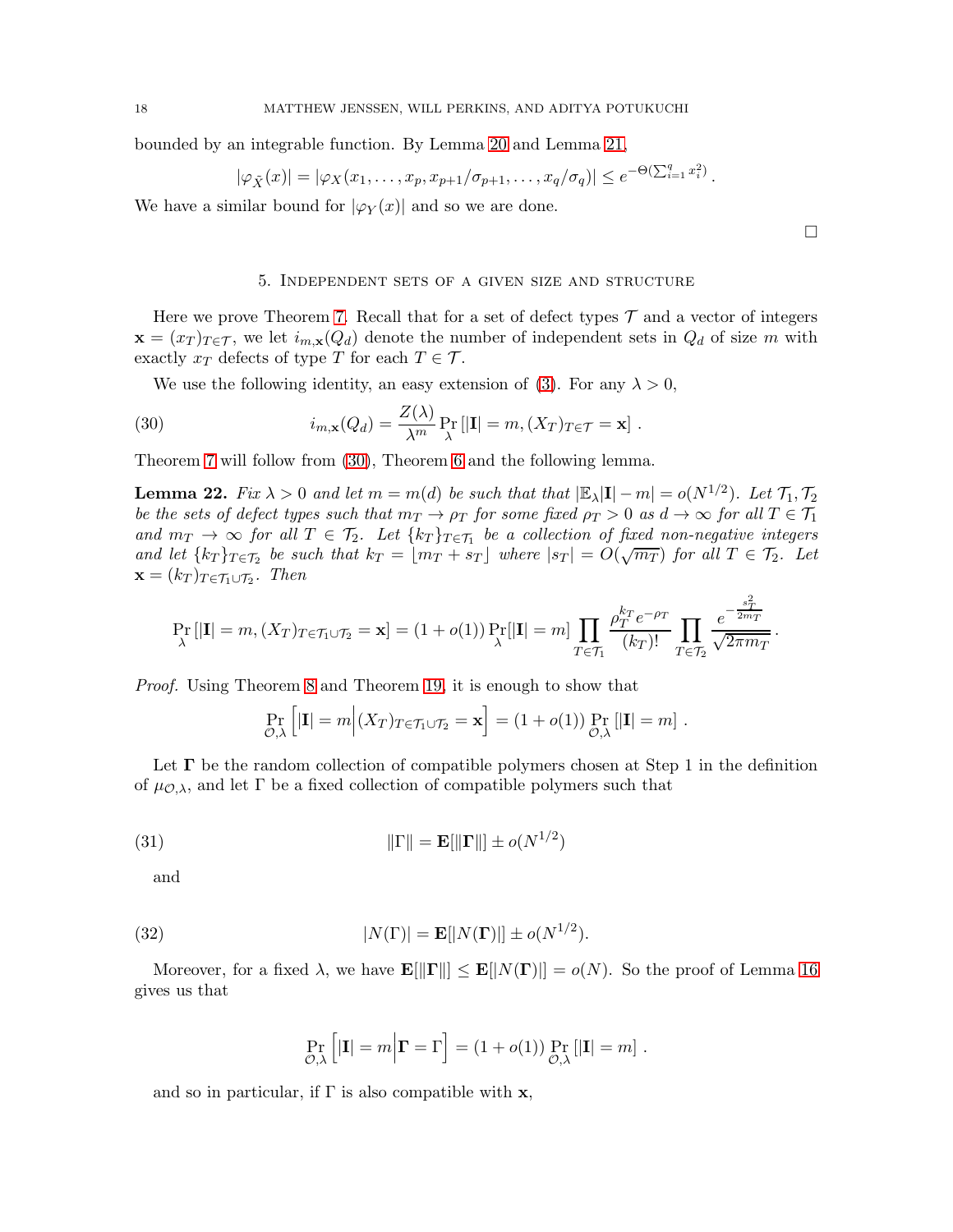$$
\Pr_{\mathcal{O},\lambda}\left[|\mathbf{I}|=m\Big| (X_T)_{T\in\mathcal{T}_1\cup\mathcal{T}_2}=\mathbf{x}, \ \mathbf{\Gamma}=\Gamma\right] = (1+o(1)) \Pr_{\mathcal{O},\lambda}\left[|\mathbf{I}|=m\right].
$$

Finally, Lemma [11](#page-9-2) gives us that [\(31\)](#page-18-1) and [\(32\)](#page-18-2) both hold with probability  $1 - o(1)$ , completing the proof.

 $\Box$ 

#### **ACKNOWLEDGEMENTS**

The authors thank Catherine Greenhill for helpful remarks about maximum entropy in combinatorial enumeration. WP is supported in part by NSF grant DMS-1847451. AP is supported in part by NSF grant CCF-1934915.

#### **REFERENCES**

- <span id="page-19-16"></span>[1] R. Arratia and S. Tavaré. Independent process approximations for random combinatorial structures. *Advances in Mathematics*, 104(1):90–154, 1994.
- <span id="page-19-12"></span>[2] J. Balogh, R. I. Garcia, and L. Li. Independent sets in the middle two layers of Boolean lattice. *Journal of Combinatorial Theory, Series A*, 178:105341, 2021.
- <span id="page-19-14"></span>[3] A. Barvinok and J. Hartigan. Maximum entropy gaussian approximations for the number of integer points and volumes of polytopes. *Advances in Applied Mathematics*, 45(2):252–289, 2010.
- <span id="page-19-9"></span>[4] A. Barvinok and J. Hartigan. An asymptotic formula for the number of non-negative integer matrices with prescribed row and column sums. *Transactions of the American Mathematical Society*, 364(8):4323–4368, 2012.
- <span id="page-19-10"></span>[5] A. Barvinok and J. A. Hartigan. The number of graphs and a random graph with a given degree sequence. *Random Structures & Algorithms*, 42(3):301–348, 2013.
- <span id="page-19-18"></span>[6] M. Campanino, D. Capocaccia, and B. Tirozzi. The local central limit theorem for a Gibbs random field. *Communications in Mathematical Physics*, 70(2):125–132, 1979.
- <span id="page-19-6"></span>[7] S. DeSalvo and G. Menz. A robust quantitative local central limit theorem with applications to enumerative combinatorics and random combinatorial structures. *arXiv preprint arXiv:1610.07664*, 2016.
- <span id="page-19-17"></span>[8] R. Dobrushin and B. Tirozzi. The central limit theorem and the problem of equivalence of ensembles. *Communications in Mathematical Physics*, 54(2):173–192, 1977.
- <span id="page-19-15"></span>[9] B. Fristedt. The structure of random partitions of large integers. *Transactions of the American Mathematical Society*, 337(2):703–735, 1993.
- <span id="page-19-1"></span>[10] D. Galvin. A threshold phenomenon for random independent sets in the discrete hypercube. *Combinatorics, probability and computing*, 20(1):27–51, 2011.
- <span id="page-19-3"></span>[11] D. Galvin. The independent set sequence of regular bipartite graphs. *Discrete Mathematics*, 312(19):2881– 2892, 2012.
- <span id="page-19-11"></span>[12] M. Isaev and B. D. McKay. Complex martingales and asymptotic enumeration. *Random Structures & Algorithms*, 52(4):617–661, 2018.
- <span id="page-19-13"></span><span id="page-19-4"></span>[13] M. Jenssen and P. Keevash. Homomorphisms from the torus. *arXiv preprint arXiv:2009.08315*, 2020.
- [14] M. Jenssen, P. Keevash, and W. Perkins. Algorithms for #BIS-hard problems on expander graphs. *SIAM Journal on Computing*, 49(4):681–710, 2020.
- <span id="page-19-2"></span>[15] M. Jenssen and W. Perkins. Independent sets in the hypercube revisited. *Journal of the London Mathematical Society*, 102(2):645–669, 2020.
- <span id="page-19-0"></span>[16] A. Korshunov and A. Sapozhenko. The number of binary codes with distance 2. *Problemy Kibernet*, 40:111–130, 1983.
- <span id="page-19-8"></span>[17] G. McKinley, M. Michelen, and W. Perkins. Maximum entropy and integer partitions. *arXiv preprint arXiv:2012.14498*, 2020.
- <span id="page-19-7"></span>[18] S. Melczer, G. Panova, and R. Pemantle. Counting partitions inside a rectangle. *SIAM Journal on Discrete Mathematics*, 34(4):2388–2410, 2020.
- <span id="page-19-5"></span>[19] D. Romik. Partitions of n into  $t\sqrt{n}$  parts. *European Journal of Combinatorics*, 26(1):1–17, 2005.